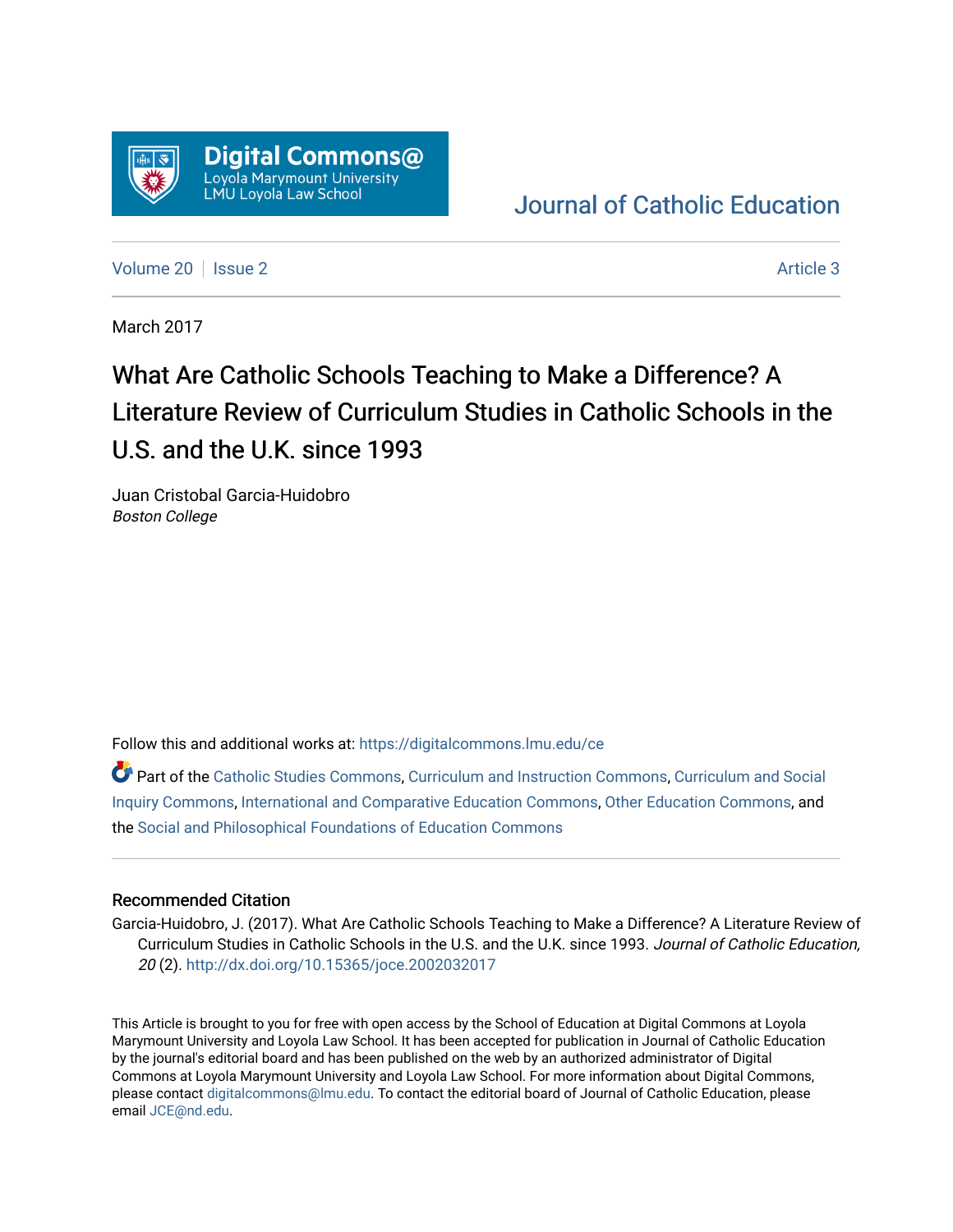# **What Are Catholic Schools Teaching to Make a Difference? A Literature Review of Curriculum Studies in Catholic Schools in the United States and the United Kingdom since 1993**

Juan Cristobal Garcia-Huidobro, SJ Boston College

*This literature review sketches a landscape of scholarly debates about the curriculum*  in Catholic primary and secondary schools in the United States and the United *Kingdom since 1993. This landscape has three main characteristics. First, scholarly debates about the curriculum in Catholic schools have been few, particularly empirically based discussions. Second, these debates have been led by U.S. scholars with theoretical approaches to the curriculum that tend to ignore the effect of current cultural and economic forces on Catholic schooling through competitiveness and effectiveness criteria. Third, there has been a disconnect between conversations about excellence and innovation, proposed mainly by U.S. scholars, and discussions about the distinctiveness of Catholic curricula, suggested primarily by scholars from the United Kingdom. This landscape poses questions about who is thinking indepth about what is currently taught in Catholic schools, and the extent to which they offer spiritual depth or educate social-justice-oriented bridge-builders. It is suggested that approaches to these questions that only look at how teachers teach underestimate the socializing power of the curriculum. After mapping the landscape, and discussing its evolution over the last decades, its limitations, and its major silences, the review concludes by outlining five major challenges for the field.*

Keywords: Catholic schools, curriculum, curriculum integration, curriculum studies, philosophy of education

What have Catholic education scholars written about curricula during the last two decades? In 1996, McLaughlin stated that "no dis-<br>tinctively Catholic systematic account of the nature and role of<br>education has yet emerged ing the last two decades? In 1996, McLaughlin stated that "no distinctively Catholic systematic account of the nature and role of education has yet emerged to sit alongside those derived from other sources" (p. 139). Three years later, R. Davis (1999) published *Can There Be a Catholic Curriculum?* pointing out that

The nearly total abandonment by Catholic curriculum theorists of … 'integral humanism' is reflected in many recent … defenses of the

*Journal of Catholic Education,* Vol. 20, No. 2, March 2017, 64-97. This article is licensed under a Creative Commons Attribution 3.0 International License. doi: 10.15365/joce.2002032017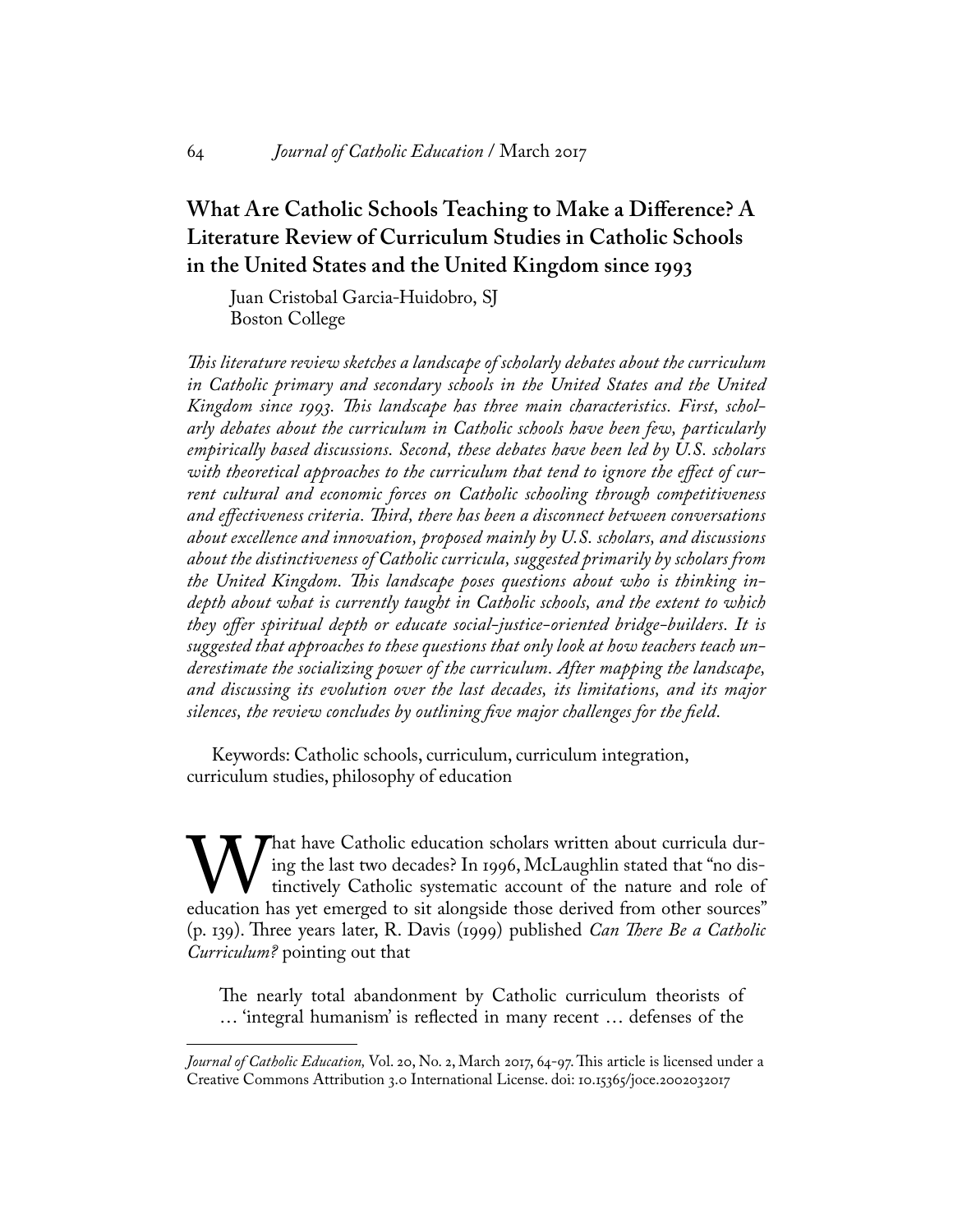merits of Catholic education. These for the most part either pass over the curriculum in silence or else make reassuring statements about the normative content of all that is taught in Catholic schools. (p. 224)

This literature review aims to respond to critiques like those noted above and to investigate the scholarly debates about curricula in Catholic schools from 1993 to 2015.

Concretely, the paper answers the question: What conversations have researchers been having about the curriculum in Catholic primary and secondary schools in the United States and the United Kingdom since 1993? What follows is a clarification of six key terms in this question:

- Conversations. Regarding genre, this paper is a landscape literature review. As such, its goal is not to summarize findings but to map the discussions in the field, drawing a picture of what has been researched and debated since 1993. Because of this genre, the guiding question refers metaphorically to the conversations among researchers about curriculum.
- Researchers. This review only includes research and scholarly debates published in peer reviewed journals or edited books, and official guidelines for Catholic curriculum written or endorsed by the United States Conference of Catholic Bishops (USCCB), the U.S. National Catholic Educational Association (NCEA), the Catholic Bishops' Conference of England and Wales (CBCEW), the Scottish Catholic Education Service (SCES), and the Council for Catholic Maintained Schools (CCMS) of Northern Ireland. The paper does not include unpublished dissertations or non-peerreviewed work.
- Curriculum. The concept of curriculum underlying this review is "the plans made for guiding learning in the schools…and the actualization of those plans in the classroom" (Glatthorn, Boschee, & Whitehead, 2009, p. 3). Consequently, this review studies what has been researched and discussed about the content being taught in Catholic schools and expected outcomes, which is much broader than the subject of Religious Education. Because of this approach, the review does not focus on specific discussions on Religious Education unless they are part of larger curricular discussions.
- Primary and secondary schools. In the United States, these schools are also referred to as K-12 schools, or elementary, middle, and high schools. These terms are not used in the United Kingdom.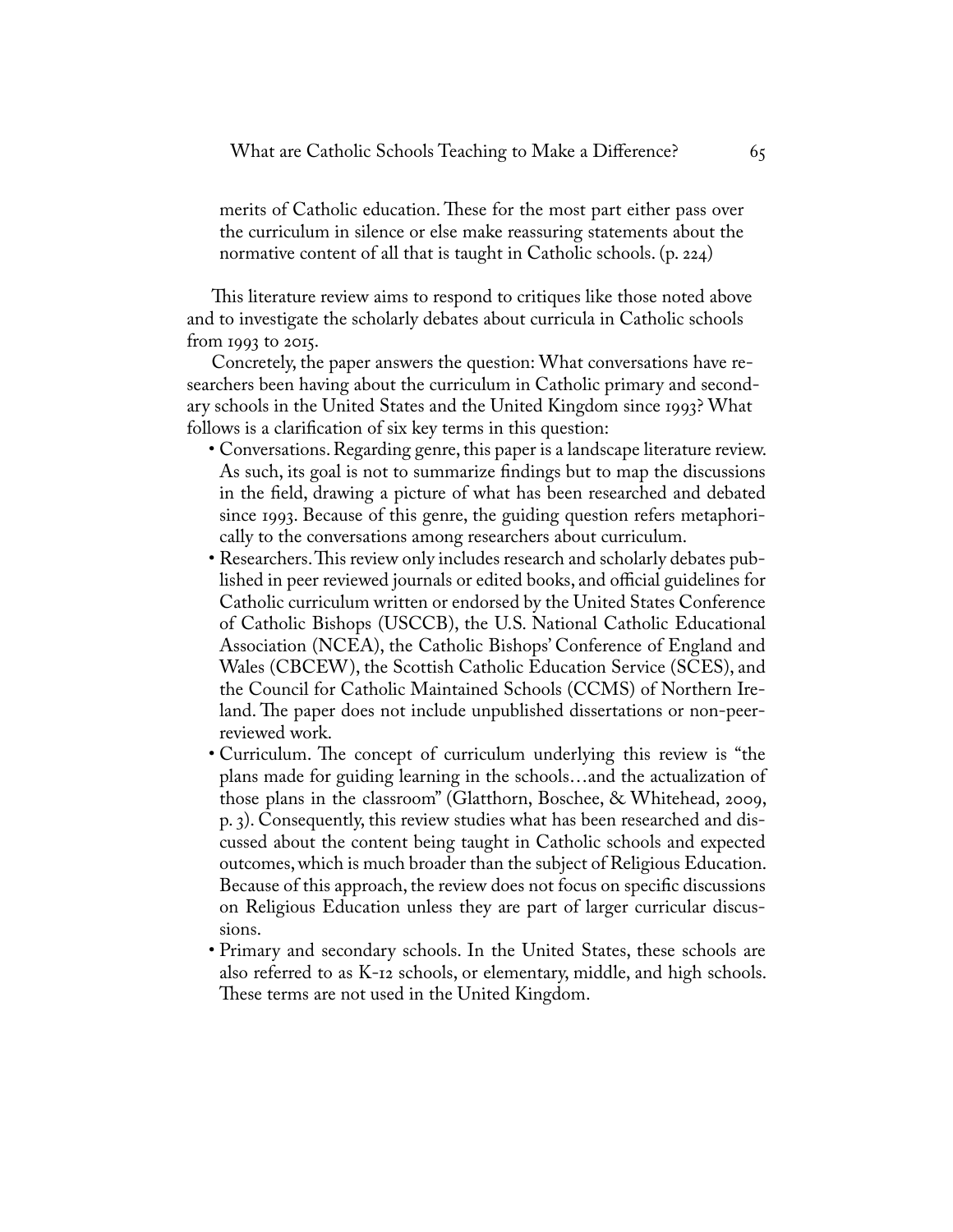- United States and United Kingdom. The work focuses on these two nations because of the shared language, the common research networks built through *Journal of Catholic Education1* and *International Studies in Catholic Education*, and similar neoliberal educational policies during the last decades. In this sense, governments of both the United States and the United Kingdom initiated market-driven educational reforms during the 1980s, which developed fully during the 1990s and 2000s. These reforms have had to do with curriculum standardization, high-stakes testing, accountability policies, and the promotion of school choice. The contexts for Catholic education are different in both countries: In the United States, Catholic schools do not get public funding, and are therefore not tied to public curriculum standards or accountability; in the United Kingdom Catholic schools can get public funding under conditions that vary across England and Wales, Scotland, and Northern Ireland. Despite these differences, however, Catholic schools in both countries have had to compete in the educational market. Canada and Australia share some of the aforementioned characteristics, but they were not included in this review due to historical and contextual differences beyond the scope of this article.
- Since 1993. The reason for choosing 1993 as the starting point for this review is the groundbreaking effect that *Catholic Schools and the Common Good* (Bryk, Lee & Holland, 1993) has had in both countries. Although the book was not chiefly about curricula, it highlighted that Catholic schools had a stronger academic core than public schools, and pointed out that, even though Catholic schools explored curricular innovations during the 1970s, they did not institutionalize them (opting for moving students as far as possible through a traditional academic program instead of public schools' option for more electives). In the United States, this book is considered a milestone of Catholic education research (McLaughlin, O'Keefe & O'Keeffe, 1996). In England, Grace (2002) wrote: "I was so impressed with the scholarly excellence of this study and so dismayed at the relatively undeveloped state of Catholic education research in the U.K. at the time that I felt impelled…to do something about it" (p. vii). Thus, he established the Center for Research and Development in Catholic Education at the University College of London.

<sup>1</sup> Until 2014, the *Journal of Catholic Education* was entitled *Catholic Education: A Journal of Inquiry and Practice*.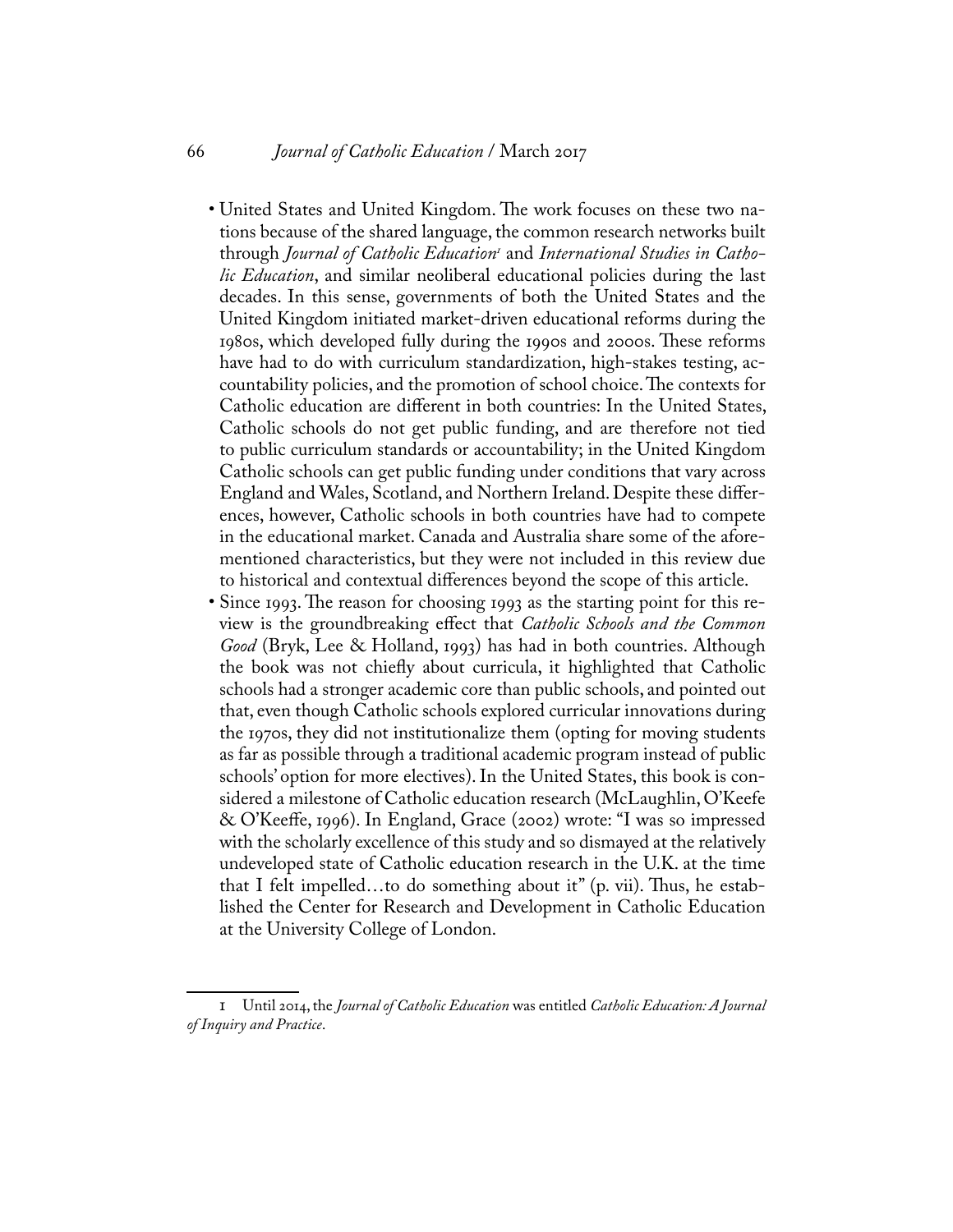In the interest of documenting my positionality, I would like to share that I am a curriculum scholar who feels passionate about Jesus's message of joy and justice. As such, I believe that secularization and neoliberal socioeconomic policies are slowly undermining Catholic schools' distinctiveness, with far reaching consequences for both religious practice and social justice commitments. I also believe that many Catholic education scholars' analyses of this situation lack the depth and global perspective that is needed to face these challenges. An explanation for these circumstances could be the disconnection between philosophers and theologians reflecting about individualism, solidarity, and faith (e.g., Taylor, 2007), and educational debates. I believe that this situation has resulted in theological and social theories that are distant from schools, precisely when it is urgent that they work side by side.

The remainder of this article consists of five sections. The first one is methodological; it explains how the reviewed literature was found and analyzed. The second section is the actual presentation of the literature, which offers a map of the discussions about the curriculum in Catholic schools in the United States and the United Kingdom since 1993. The third section discusses the mapped landscape, suggesting connections that go beyond what was highlighted in the presentation of the literature. The fourth section proposes implications based on the literature review, and the final section consists of some concluding remarks.

#### **Methods**

#### **Literature Retrieval**

Google Scholar, Educational Resource Information Center (ERIC), and Education Research Complete (ERC) indicated more than 200 peerreviewed papers and chapters in edited books when a search was conducted with the terms "curriculum," "Catholic," and "schools." The number of works narrowed to 46 after filtering the list with all the descriptors of the guiding question. Additionally, a purposive search was conducted through all of the issues of the *Journal of Catholic Education* and *International Studies in Catholic Education*, the two journals that publish research on Catholic education in the United States and the United Kingdom. This second search yielded four additional articles. Finally, a last search was made in my university's library database and the websites of the five organizations mentioned when clarifying the terms in the guiding question, which added 11 works to the list. The final body of retrieved documents consisted of 61 books, book chapters, peerreviewed articles, and official guidelines for curriculum development.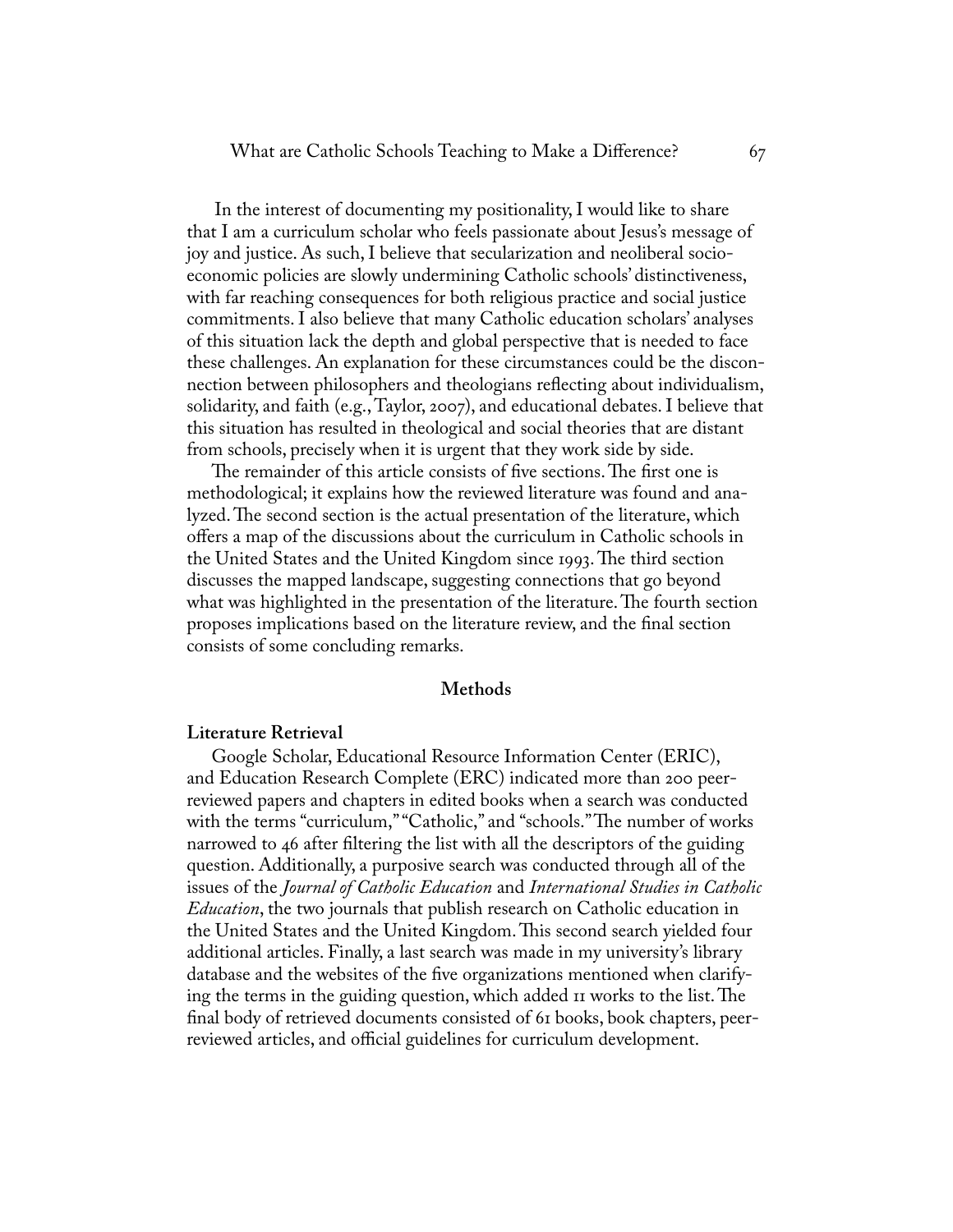It is probable that there are documents and studies about curriculum in Catholic primary and secondary schools that did not come up in these searches. In particular, resources from the United Kingdom may have been missed, since the search was conducted using U.S. search engines. However, the search method assured that the final body of literature is comprehensive. This was necessary to make grounded conclusions about the landscape of the conversations in the field.

#### **Organizational Framework: Situated Documents and Studies**

The 61 retrieved works were reviewed according to five features: (a) the main issue that was addressed; (b) the assumptions underlying how the research problem was framed; (c) the guiding question; (d) the method used to address the guiding question; and (e) the main findings. This exercise suggested that, in order to best map the landscape of the conversations in the field, the literature review should be organized according to three categories: First, the types of documents or studies that were retrieved; second, the perspectives on Catholic curricula underlying the documents (i.e., how they understood the relationship between academic subjects, achievement, and Catholic identity); and third, the countries from which the works came: the United States or the United Kingdom. What follows is a description of the types of documents identified in the literature and the perspectives regarding curricula that underlie them. Later, these categories are used to map the field.

**Types of documents and studies.** There were six types of documents or studies among the reviewed body of literature:

- 1. Empirical studies. These works tried to answer a research question based upon quantitative or qualitative data (test scores, surveys, interviews, observations, or document analyses.)
- 2. Program evaluations. These studies were a specific type of empirical research concerned with the assessment of the impact of particular educational interventions.
- 3. Conceptual studies. These works did not rely on empirical data but on rigorous reflections about a topic. They developed the theoretical underpinnings of the topic through analysis and argumentation. Most of them were historical, philosophical, or theological.
- 4. Opinion articles. These papers proposed or commented ideas related to the curriculum but without the rigor of conceptual or empirical studies. They opened new dialogues or suggested interesting perspectives but did not give concluding argumentation on the matter.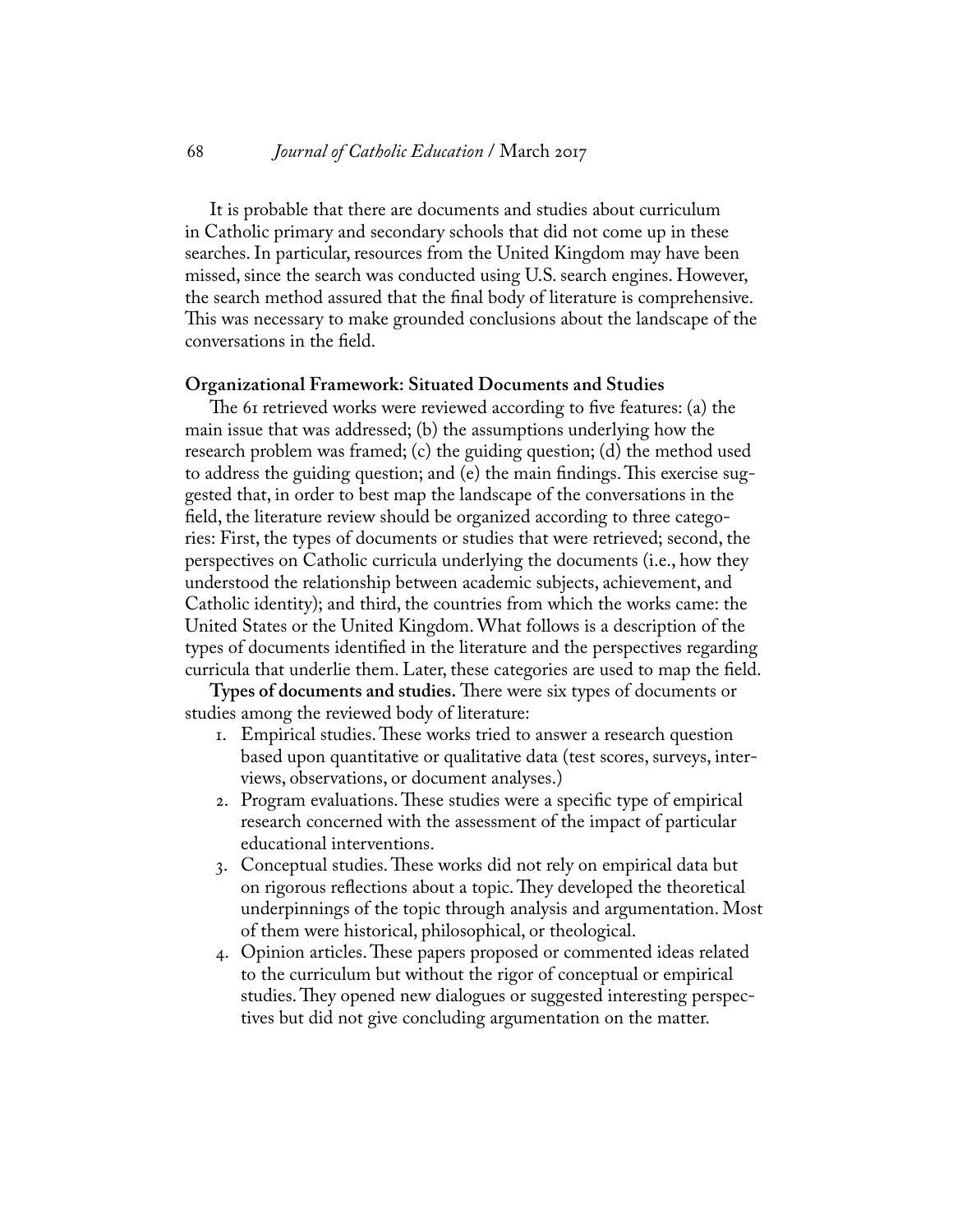What are Catholic Schools Teaching to Make a Difference? 69

- 5. Literature reviews. Like the present work, these documents relied on others' investigations. They described what has been researched about a curriculum-related issue.
- 6. Curricular guidelines. These documents presented official guidelines for curriculum development from the USCCB, the NCEA, the CB-CEW, the SCES, and the CCMS.

**Perspectives on Catholic curricula.** As previously mentioned, the documents' underlying assumptions revealed relationships between academic subjects, achievement, and Catholic identity, which related to different conceptions of the relationship between Catholicism and contemporary schooling. There were four different perspectives or stances underlying the literature. They were explicit in some studies, but implicit in most of them. These perspectives were:

- 1. Identity-focused. This stance assumed that Catholic schools' main goal was the preservation of Catholicism, based upon the idea that modernity is undermining Catholic faith and culture. The most important curricular subject for this stance was Religious Education, and academic achievement was secondary to explicit religious outcome
- 2. Dialogical. This perspective supposed that Catholic schools were part of the Church's cultural and religious dialogue within the world, so they should both have an explicit Catholic identity and be open to share and learn from other traditions. This stance stressed that Catholic identity should permeate the whole curriculum as a principle of curriculum integration, which did not necessarily depend upon Religious Education as a subject. From this perspective, academic excellence expressed Catholic identity, but there was also a tension between the Catholic and the secular-market rationales for academic excellence.
- 3. Open. This standpoint also assumed that Catholic schools were part of the Church's cultural and religious dialogue within the world, so they should be open to share and learn from other traditions. However, there was less clarity about the tensions between Catholic values and beliefs, and the current secular, capitalist economic forces. Regarding the curriculum, this meant emphasizing that Catholic schools should foster academic excellence without further analysis of the tensions that this entails in the present cultural and socioeconomic conditions.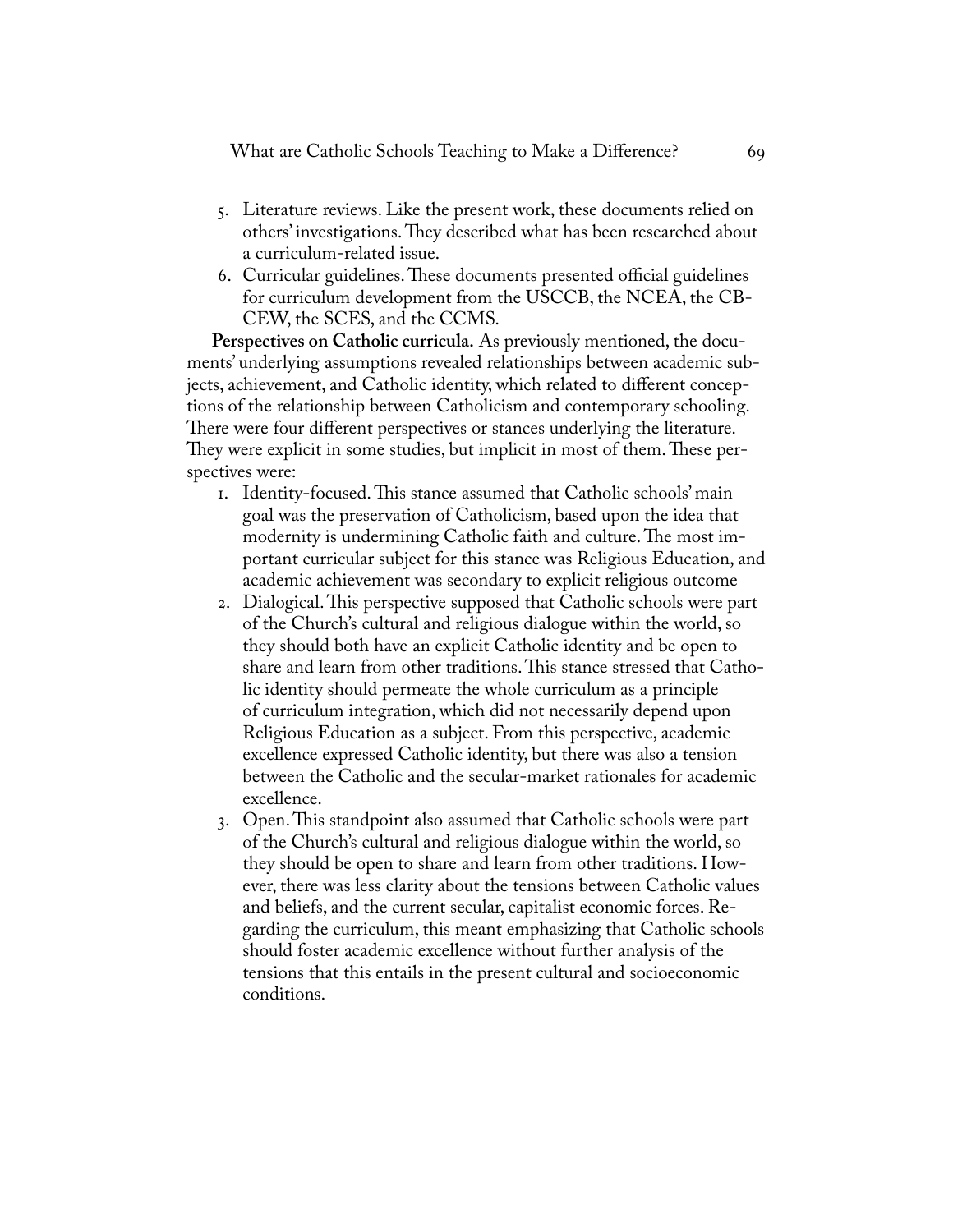## 70 *Journal of Catholic Education* / March 2017

4. Secular. This stance presumed that Catholic identity was mostly a private matter. Thus, Catholic schools were understood as if they were public schools with Religious Education as an added subject, having two largely-disconnected curriculum goals: being excellent in secular matters, and giving solid Religious Education.

Although these four perspectives emerged from my own review of the literature, they relate to Pollefeyt and Bouwens's (2010) four types of Catholic schools. The identity-focused perspective would be the curriculum stance in monologue schools (which have strong Catholic identity, and little openness to other worldviews). The dialogical perspective would be the curriculum stance in dialogical schools (strong identity, and full openness to others). The open perspective would be the curriculum stance in colorful schools (full openness to others, but a watered-down Catholic identity). And the secular perspective would be the curriculum stance in colorless schools (with little identity, and a general avoidance of religious issues).

## **Findings**

In this section, I first present literature organized according to the six document categories listed above. Within each category, I identify literature that reflects the four perspectives on curriculum (see Table 1). I then offer a summary of the findings by sketching a landscape of discussions related to curriculum in Catholic primary and secondary schools in the United States and United Kingdom.

#### Table 1

|                      | Types of documents and studies |                        |                       |                     |                       |                          |       |
|----------------------|--------------------------------|------------------------|-----------------------|---------------------|-----------------------|--------------------------|-------|
| Perspective          | Empirical<br>studies           | Program<br>evaluations | Conceptual<br>studies | Opinion<br>articles | Literature<br>reviews | Curricular<br>guidelines | Total |
| Identity-<br>focused | 0                              | ∩                      | 4                     |                     | Ω                     |                          | 6     |
| Dialogical           | 3                              | $\mathcal{P}$          | 6                     | 4                   | Ω                     | 4                        | 19    |
| Open                 | 3                              |                        | $\mathcal{P}$         | 10                  | 2                     | 3                        | 21    |
| Secular              | 6                              | $\mathcal{P}$          | $\Omega$              | $\mathcal{P}$       | 4                     |                          | 15    |
| Total                | 12                             | 5                      | 12                    | 17                  | 6                     | 9                        | 61    |

*Documents Retrieved*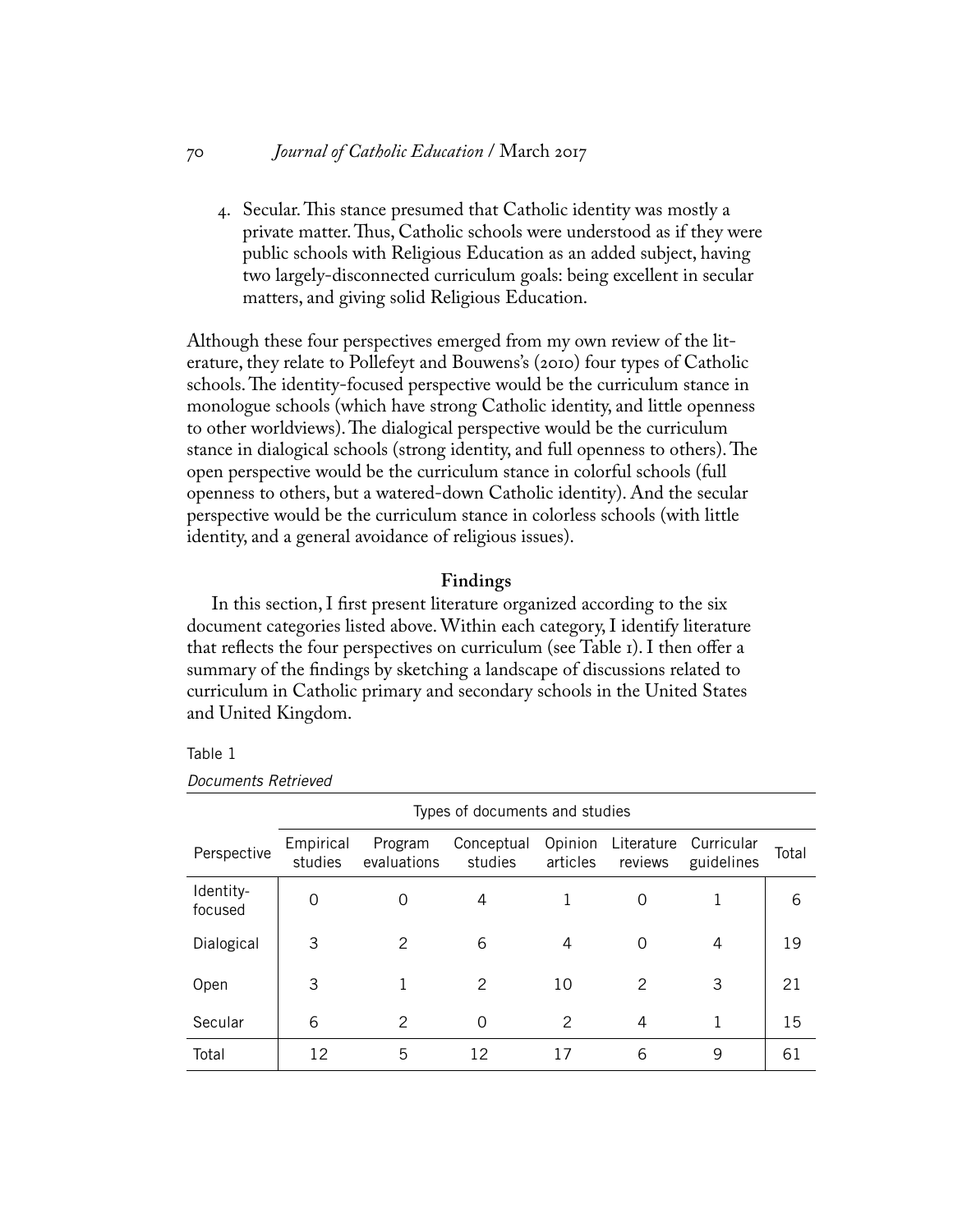#### **Empirical Studies**

The literature search identified 12 empirical studies, 10 from the United States and 2 from the United Kingdom. This means that since 1993 there was an average of about one empirical study conducted every two years, most from the United States. The predominant perspective on Catholic curricula underlying these studies was secular (6 of the 12 studies), and there were no empirical studies conducted from an identity-focused stance.

Three empirical works used data from large national databases to study outcomes of U.S. Catholic high schools (Bryk et al., 1993; Lee, Chow-Hoy, Burkam, Geverdt, & Smerdon, 1998; Sikkink, 2004). Combining these data with interviews and observations, Bryk et al. (1993) pointed out that Catholic high schools had a strong common academic core with fewer electives than public high schools. Concomitantly, Lee et al. (1998) found that Catholic high schools students moved further in the Math curriculum than public high schools students. Both works hypothesized that these findings were due to a Catholic educational belief that a traditional humanist college-bound curriculum was the most appropriate for all students. Sikkink (2004) found that because of the curricular structure and their emphasis on community, Catholic high schools scored higher than public high schools in various school climate measures.

Three empirical studies were based upon researcher-designed questionnaires. All were from the United States and had a secular perspective on Catholic curricula. Schintzel (2000) examined the Advanced Placement (AP) Science program in Catholic high schools, and concluded that these schools provided adequate AP Science courses. His evidence for this conclusion, though, was administrators' and Science teachers' opinions on school offerings. On another topic, Chandler (2000) and Kelly (2010) arrived at contradictory findings. Chandler presented evidence to suggest that Catholic schools' curriculum was more student-centered than public schools' curriculum (i.e., it gave more attention to individual differences in the ways students learn). However, Kelly found evidence to claim exactly the opposite.

Five empirical studies were based on analysis of interviews. Three were from the United States (Fuller & Johnson, 2014; Meidl & Meidl, 2013; Scanlan, 2008), and two were from the United Kingdom (Grace, 2002; Walbank, 2012). Grace (2002) interviewed 60 principals to study how they were dealing with the expansion of "market-based curricula." His findings indicated that curricula were, in fact, becoming influenced by the content of standardized testing, yet most of the interviewees believed that Catholic expressions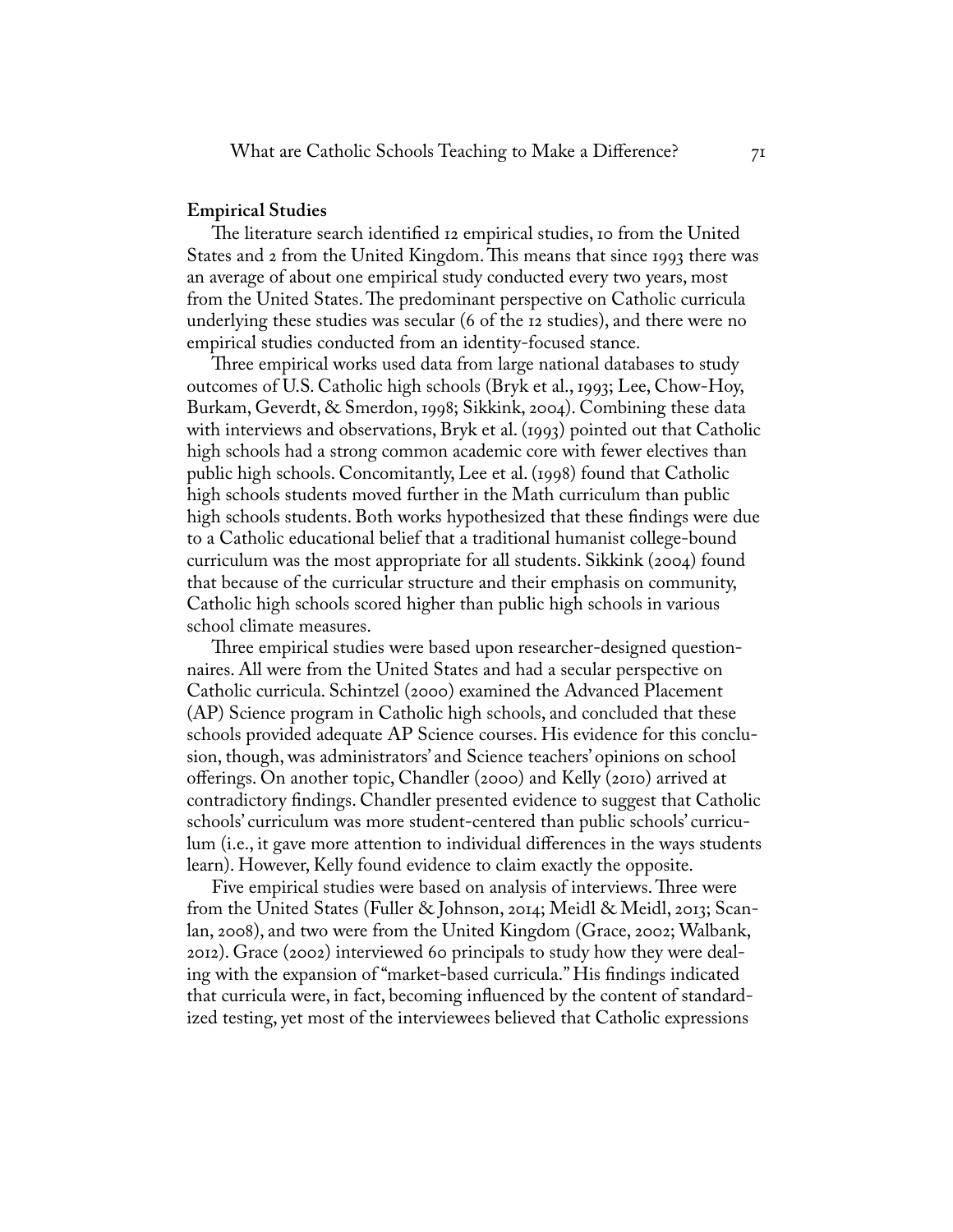of faith and service were still alive due to protected time for reflection and prayer, as well as a creative and participative liturgical culture. Nonetheless, Grace (2002) also found that Catholic practices were maintained by the commitment of an older generation of educators, so there was a risk that new educators "may find a greater sense of confidence…and public recognition by concentrating their energies in the market curriculum rather than in the relatively invisible outcomes of their spiritual and moral curriculum" (p. 51). In the same sense, Fuller and Johnson (2014) studied the processes of change in a Catholic high school and found that core Catholic features such as opportunities for service had been affected by pressure for academic achievement.

Finally, one study by Schuttloffel (1998) examined the written primary school curricula of 19 U.S. dioceses. This work found that the documents were consistent with the idea that Catholic faith should permeate the whole curriculum. However, questions regarding the actualization of those written plans in schools and classrooms were not addressed.

In sum, empirically-based curricular conversations were scarce and led by U.S. researchers emphasizing a secular perspective on Catholic curricula. In other words, most of these discussions emphasized an idea of academic excellence that did not consider the tensions between pursuing academic achievement and the spiritual and moral goals of Catholic education. The exceptions to this general trend were the qualitative studies by Fuller and Johnson (2014), Grace (2002), and Schuttloffel (1998).

#### **Program Evaluations**

There were five program evaluations: four from the United States and one from the United Kingdom. The lack of published program evaluations indicates that either there were few curricular interventions taking place in Catholic schools, or that the existing programs have not been studied by scholars who published the results. The predominant perspectives on Catholic curricula underlying these works were dialogical and secular.

Four program evaluations assessed curricular interventions using questionnaires and interviews (Proehl, Douglas, Elias, Johnson, & Westsmith, 2013; Ryan, 2004; Stanley, Jones, & Murphy, 2012; Starratt, 2000). Three of them assessed curriculum integration efforts. The first examined the process of a U.S. high school toward a universal end-of-high-school portfolio assessment (Ryan, 2004). The second examined the implementation of a curriculum integration project at a U.K. secondary school (Stanley et al., 2012). The third studied a liturgical initiative at a U.S. high school related to academic subject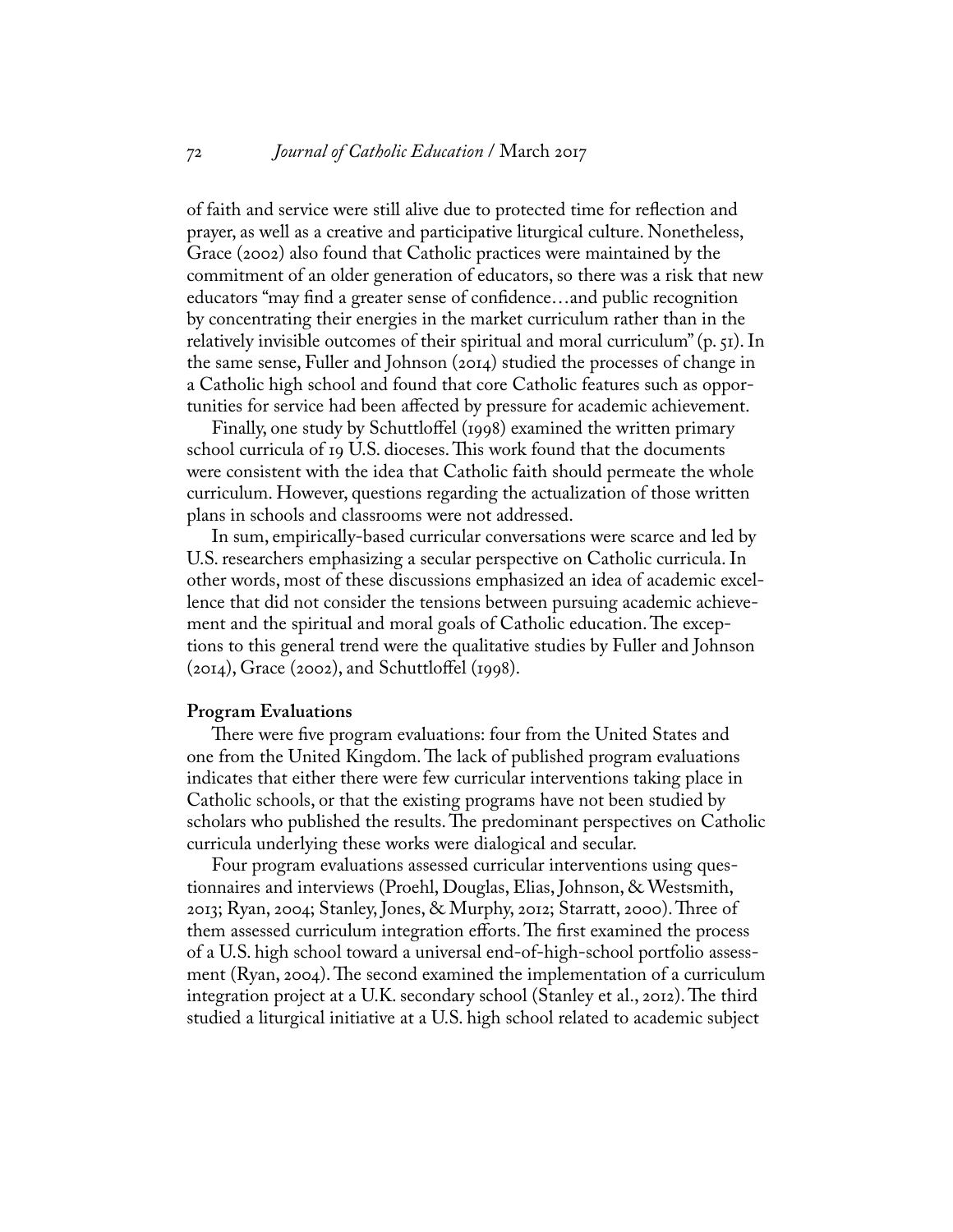integration (Starratt, 2000). Each evaluation found that curricular integration processes were highly valued by students, who enjoyed school more as a result of the integration. Most teachers valued curriculum integration as well, except for some who expressed that it demanded too much effort (Stanley et al., 2012). The shift to portfolio assessment implied curricular integration because teachers had to agree on shared learning expectations and collaborate to achieve them (Ryan, 2004). Similarly, the liturgical initiative showed that, in Catholic schools, "liturgies can become…culminating expressions of disparate learnings developed in separate academic areas" (Starratt, 2000, p. 61). Although the reasons for these interventions were diverse, Stanley et al. (2012) reported that the Catholic philosophy of education was key for the success of curricular integration.

Krebbs (2000) studied a program aiming to familiarize teachers from Catholic schools within the Archdiocese of New York with concrete ways to infuse Catholic values and faith into the curriculum. Her research was based upon observations of the development of the program. The conclusion was that, although teachers were asked to infuse Catholic values and beliefs into the whole curriculum, few of them really did it because this task "presumes a fairly sophisticated knowledge of Catholic theology, history, and culture" (Krebbs, 2000, p. 308).

In sum, this document category showed a small conversation led by U.S. program evaluators. The main theme was the study of curricular innovation as curriculum integration. Since this requires a principle of curricular integration, these works gave more attention than empirical studies to how –and if– Catholic faith and values permeated the curriculum as a whole.

#### **Conceptual Studies**

The conceptual studies were 12: Four from the United States and eight from the United Kingdom. As with the empirical studies, this meant an average of about one conceptual study every two years. Regarding the underlying perspectives on Catholic curricula, the predominant stance was dialogical (in 6 of the 12 studies), and there were no conceptual studies from a secular stance.

Three conceptual works had a historical approach. They examined the evolution of Catholic curricula over multiple centuries. Two of these studies came from the United Kingdom (Arthur, 1995; Davis, R., 1999), and one came from the United States (Olsen, 2010). Arthur (1995) examined the extent to which English legislation had eroded the Church's influence over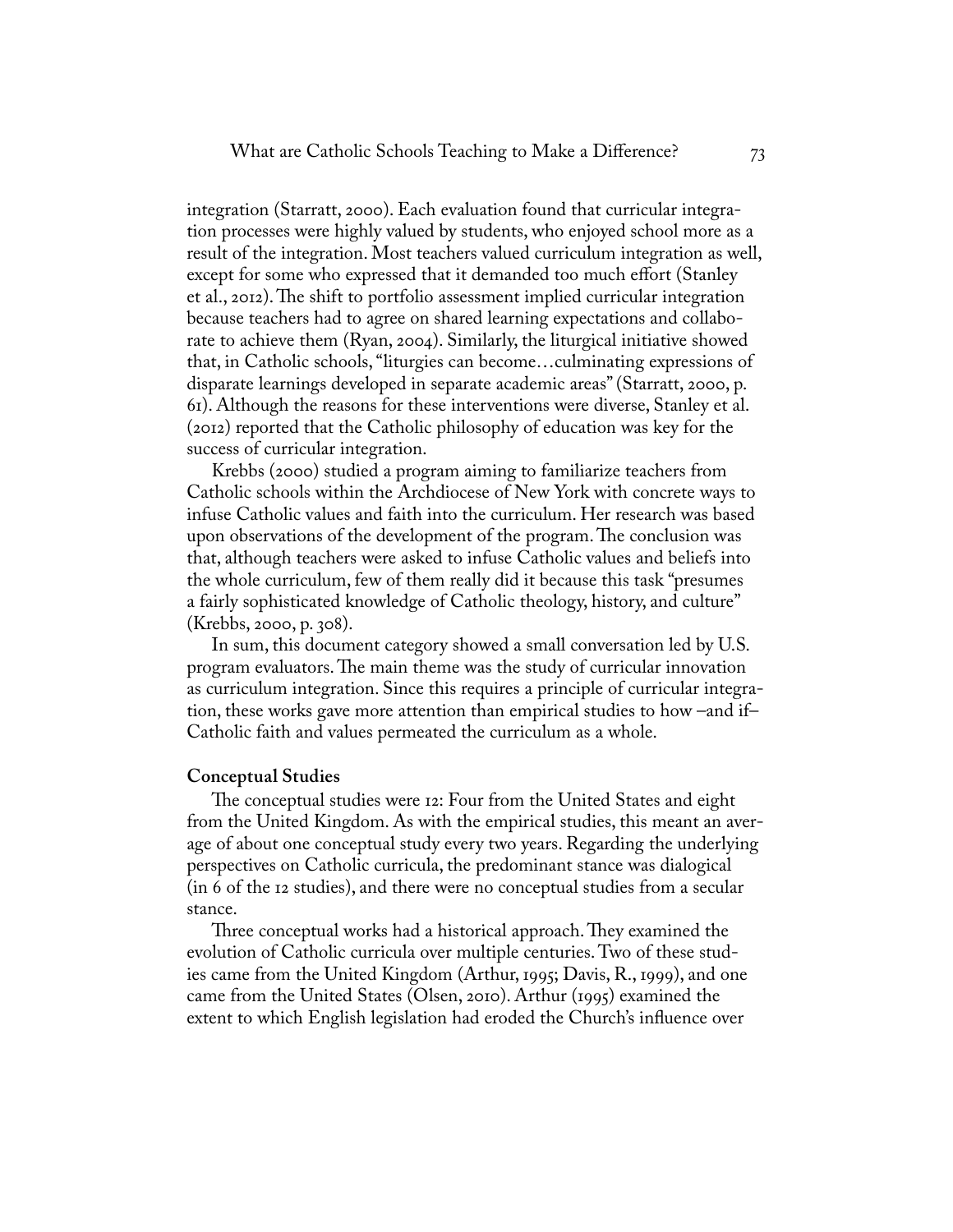its schools. He found that, with time, Catholic schools concentrated on the subject of Religious Education instead of the broader underpinnings of the whole curriculum, and tension between Religious Education and the rest of the curriculum increased. Similarly, R. Davis (1999) studied the evolution of Catholic curricula from the late medieval period to today, and found that the Catholic worldview was marginalized in the formation of modern curricula due to tensions between Catholicism and expanding modernity. Hence, the Catholic elements of the curriculum were localized in specific curricular areas such as Religious Education. For R. Davis, Catholics worldwide have had to accept this change, losing their principle of curricular integration. Both Arthur and R. Davis suggested that this problem was theological in nature, so "the initial staff development priority would be renewing the covenant between Catholic teachers and the theology of their faith; a restoration of the bond between the subject areas and the integrated mission of the Catholic school" (Davis, R., 1999, p. 226). Olsen (2010) studied a mid-20<sup>th</sup> century Catholic philosopher and concluded that Catholic curricula should be centered in Christian culture rather than in philosophy or theology. His rationale was that, without their cultural embodiment, philosophical and theological inquiries lack the Catholic narrative grounding that was key for Catholic thinkers in past centuries.

Five conceptual studies had a directly philosophical or theological approach. One of them came from the United States (Porath, 2000), and four came from the United Kingdom (Haldane, 1996; McLaughlin, 1996; Williams, K., 2010; Whittle, 2014). Porath (2000) emphasized that the main difference between Catholic and public schools cannot be Religious Education but a Catholic vision of knowledge unifying the educational experience. From this viewpoint, academic achievement is essential for Catholic schooling because it expresses human flourishing. For McLaughlin (1996), cited in the paper's introduction, there was an urgent need for a distinctive philosophy of education that gave coherence to the curriculum in Catholic schools beyond edu-babble phrases such as "Catholic schools are inspired in the Gospel." Like Arthur (1995) and R. Davis (1999), Whittle (2014) claimed that this philosophy or theory for Catholic education was only tenable on theological grounds. He suggested that Rahner's (1978) theology could fruitfully frame a Catholic curricular theory centered on students' flourishing and their experiences of mystery and human limits. Kevin Williams (2010) claimed that a contemporary theory of Catholic education has to answer the question: How should Catholic schools teach Religious Education to students who are not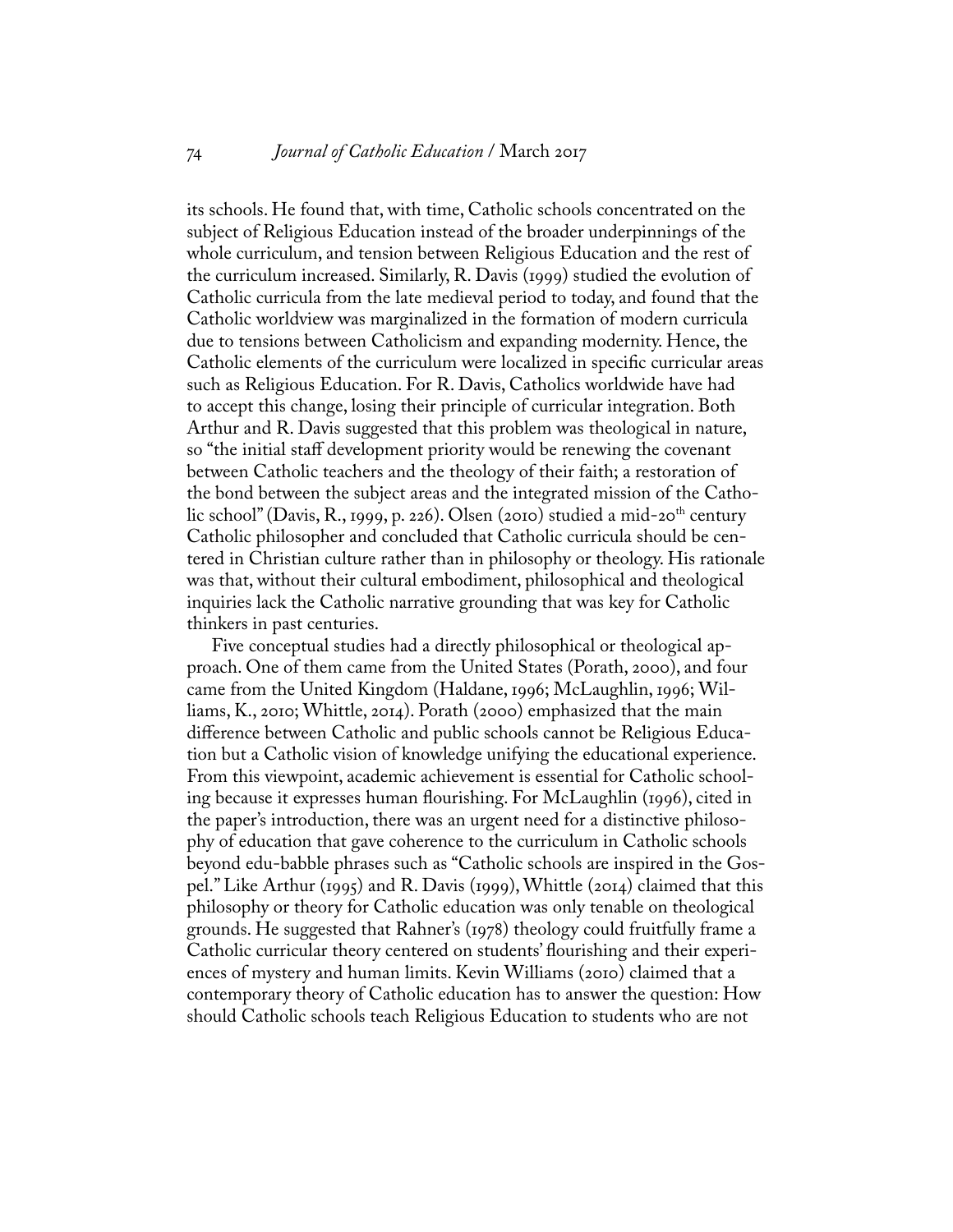Catholic or do not share their parents' Catholic beliefs?

The other four conceptual studies analyzed contemporary curricular issues. Two of them came from the United States (Kallemeyn, 2009; White, 2012), and two came from the United Kingdom (Arthur, 2013; Davis, R., & Franchi, 2013). For Arthur (2013), the fact that English and Welsh Catholic school teachers learn fundamentally secular models of schooling meant a "de-Catholicising of the curriculum through a process of internal secularization" (p. 96). In a similar sense, Kallemeyn (2009) predicted that high-stakes testing would have a growing influence in U.S. Catholic schools because of parent pressures in the market educational environment. Robert Davis and Franchi (2013) proposed that societal changes due to globalization were also a possibility for Catholic curriculum theorists worldwide. They highlighted two trends. First, they emphasized that efforts for curricular integration have opened a possibility for developing a comprehensive Catholic curriculum that moves away from the focus on Religious Education. Second, they examined Pope Benedict XVI's (2007) call for a new humanism, which has meant a new impulse for dialogue with secular curricular traditions. In this direction, and since scientific discourse usually claims that faith-based schools are irrational and sectarian, R. Davis and Franchi proposed that Catholic schools should offer a strong scientific literacy along with addressing science's moral dimension. White's (2012) work examined the International Baccalaureate Diploma Program (IB) and proposed that it could help Catholic schools to deepen their identity through: (a) the recovery of the humanist tradition without giving up excellence in Math and Sciences; (b) a critical approach to knowledge through its course on Theory of Knowledge that fosters curricular integration; and (c) the goal of preparing students for participating in a globalized world.

Contrary to what happened within the empirically-based conversations, conceptual discussions about the curriculum in Catholic schools were led by scholars from the United Kingdom with dialogical and identity-focused perspectives. Their main concern was the lack of a principle of curricular integration in Catholic schools due to a lack of a contemporary theory for Catholic education. Although most of these scholars shared this diagnosis of the present situation, some of them held pessimistic views for the future, while others saw that some contemporary educational trends offer opportunities for a deep renewal of Catholic schools' curricula.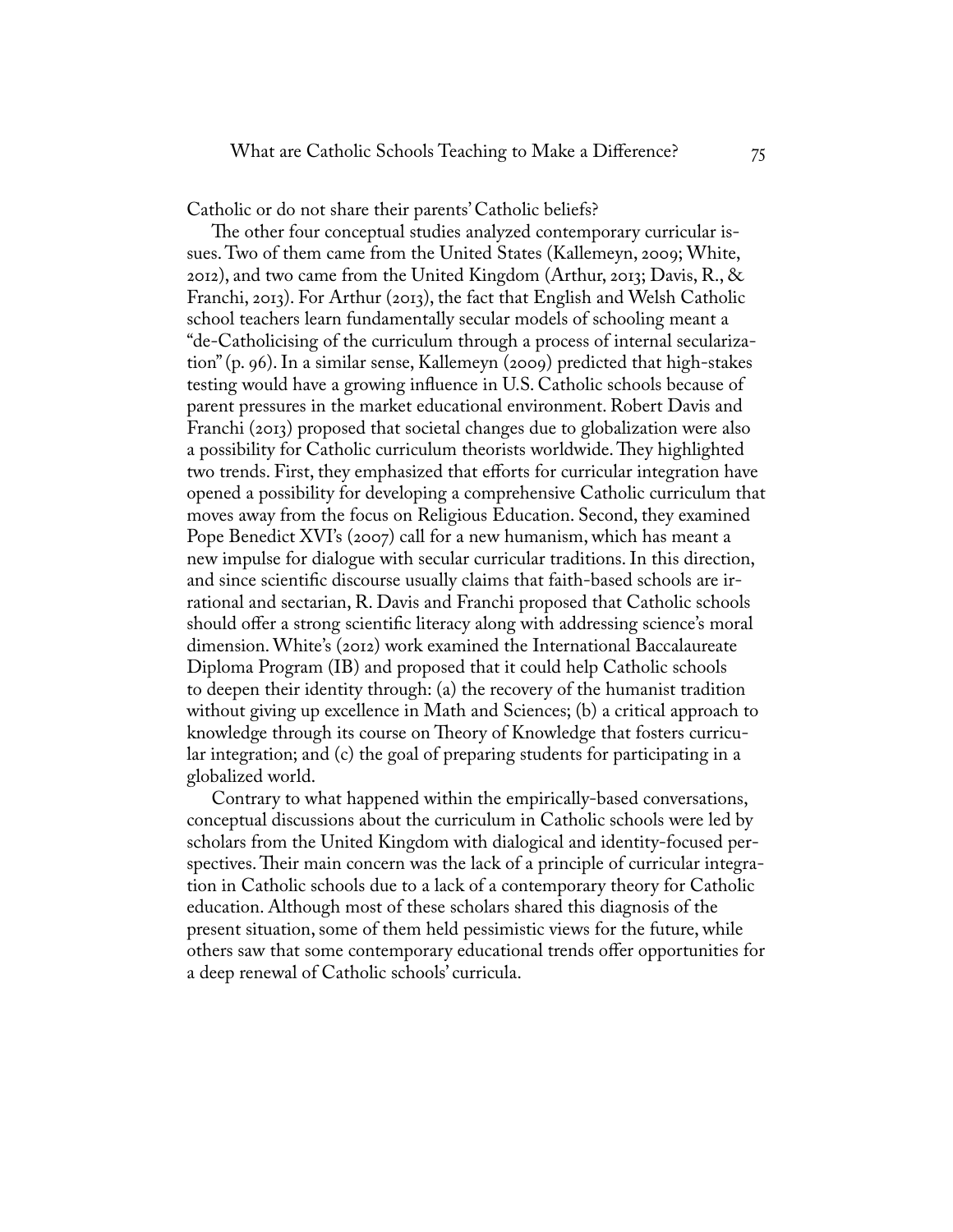#### **Opinion Articles**

Opinion articles formed the largest group of works within the literature: 17 articles or chapters of edited books, 14 from the United States and 3 from the United Kingdom. This meant an average of almost one opinion article per year. Most of them had an open perspective on Catholic curricula (10 of the 17), yet one had an identity-focused stance, four had a dialogical stance, and two had a secular stance.

Nine of the 17 works had a theological approach. Seven of them were from the United States (Cook & Simonds, 2011; Groome, 1996, 2014; Gros, 1999; Lickona, 1997; O'Keefe, 1998; Shimabukuro, 2008), and two were from the United Kingdom ( Jamison, 2013; Williams, K., 2013). As a group, these articles suggested diverse ideas that should underlie the curriculum in Catholic schools. For Groome (1996), "the distinctiveness of Catholic education is prompted by the distinctive characteristics of Catholicism itself" (p. 107). Thus, "Catholic schools must … give people ready and persuasive access to the legacy of scripture and tradition, which are the mediating symbols of Christian faith" (Groome, 2014, p. 119). For Jamison (2013), Catholic schools should pay attention to an important insight given by the IB: there can be a modern curriculum with a non-instrumentalist vision of humanity at its heart. Following the IB, Catholic schools should "create a curriculum with a Catholic heart" (Jamison, 2013, p. 15).

Four opinion articles were concerned with how Catholic curricula should educate for social justice, permeated by Catholic Social Teaching (CST). Three were from the United States (Elias 2005; Horan, 2005; Riley & Danner-McDonald, 2013), and one was from the United Kingdom (Grace, 2013). This group of articles stressed that Catholic education should be social justice oriented, and all academic subjects have to contribute to this orientation. However, Grace (2013) claimed that most Catholic schools have focused on pursuing academic results and ignored CST, so there was "an urgent need to strengthen the Catholic cultural content of the curriculum … to prevent a process of incorporation into a secularized and technicist educational culture" (p. 104).

The other four opinion articles touched upon contemporary curricular issues such as the use of standards (Manno, 1997; Ozar, 2012) and studentcentered pedagogy (Boland, 2000; Zukowski, 1997). All of them were from the United States and had open or secular perspectives on Catholic curricula. Regarding the use of standards, Manno (1997) suggested that the idea of accountability could be interesting for Catholic schools because it means set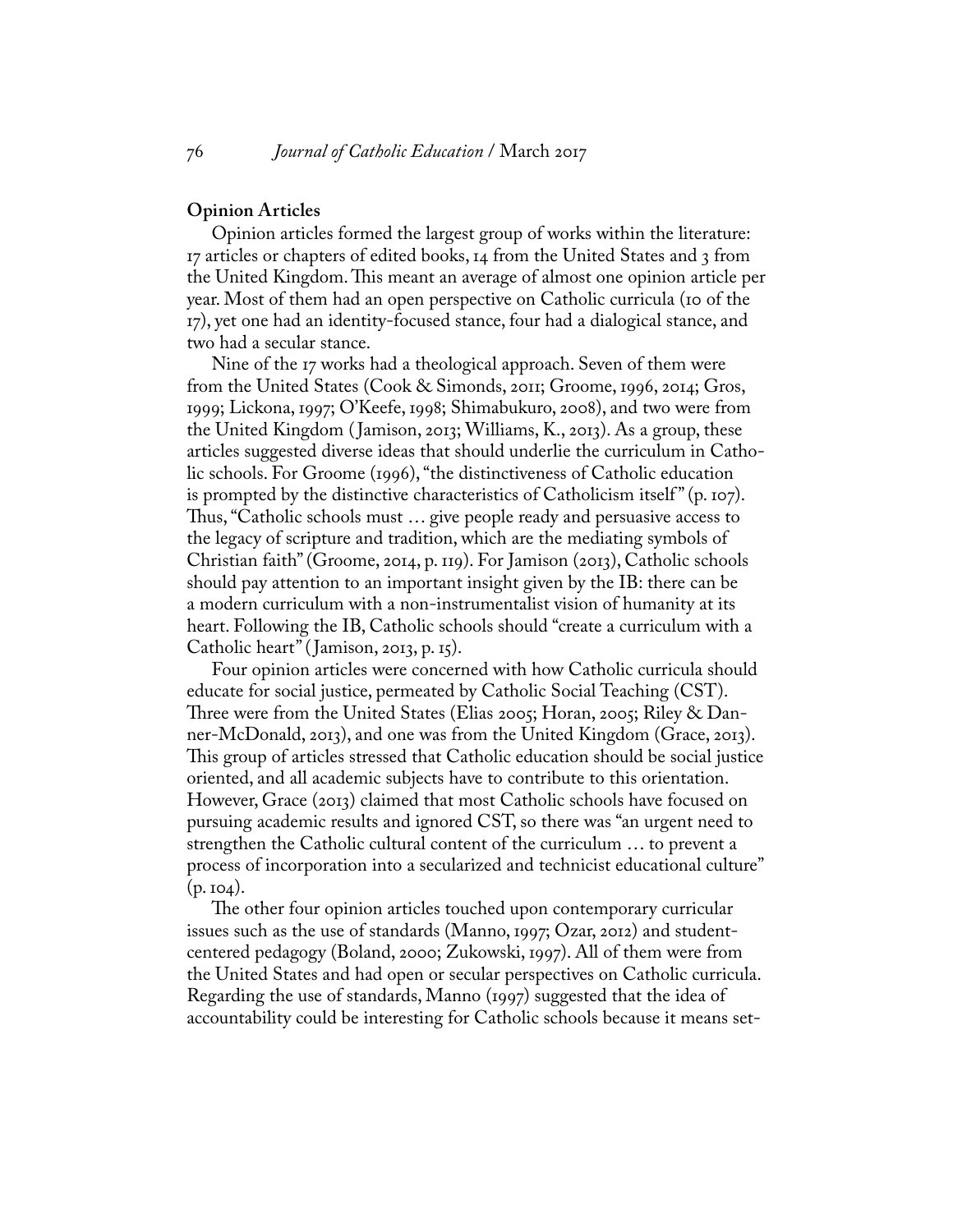What are Catholic Schools Teaching to Make a Difference? 77

ting clear standards of expected student learning, testing the achievement of that learning, and having real consequences for the failure to meet those standards. Fifteen years later, Ozar (2012) explained how the Center for Catholic School Effectiveness (CCSE) at Loyola University Chicago, in partnership with the Roche Center for Catholic Education (RCCE) at Boston College developed a set of standards that could inform curriculum development in Catholic schools. The standards themselves are reviewed later, in the curricular guidelines subsection of this article. Regarding the developments in the learning sciences, Boland (2000) and Zukowski (1997) suggested that 21st century education would be more individualized and student-centered. Therefore, they called for restructuring Catholic schools in this direction.

Opinion articles were the most frequent genre for conversations about Catholic curricula. They were led by U.S. scholars with an open stance, and focused on two main topics: ideas for principles of curricular integration (such as CST), and calls for restructuring Catholic schools along the lines of present movements for individualized instruction, standardization, and accountability. The lack of reflection about the tensions between these contemporary educational trends and the difficulty for a Catholic curricular integration shows the difference between the open perspective on Catholic curricula that predominates among opinion articles, and the dialogical stance of most conceptual studies.

#### **Literature Reviews**

There were six literature reviews, all from the United States. Four of them had a secular stance and two had an open stance.

Four literature reviews were mainly concerned with what U.S. Catholic education scholars have termed the "Catholic school effect<sup>2"</sup> (Ellison & Hallinan, 2004; Fusco, 2005; Jeynes, 2008; Meegan, Carroll, & Ciriello, 2002). Ellison and Hallinan (2004) found that U.S. Catholic schools were more

<sup>2</sup> On average, students from Catholic schools have repeatedly scored higher than students from public schools on the National Assessment of Educational Progress (NAEP) tests. The question for researchers has been whether these higher scores are a result of factors that are intrinsic to Catholic schools, or are due to external factors such as parent income, parent education, or schools' selection processes. Coleman, Hoffer, & Kilgore (1982) were the first ones to claim concluding evidence for the "Catholic school effect" (i.e., the idea that the higher scores are due to intrinsic characteristics of Catholic schools). From then on, this thesis has been continuously debated by Catholic and non-Catholic education scholars.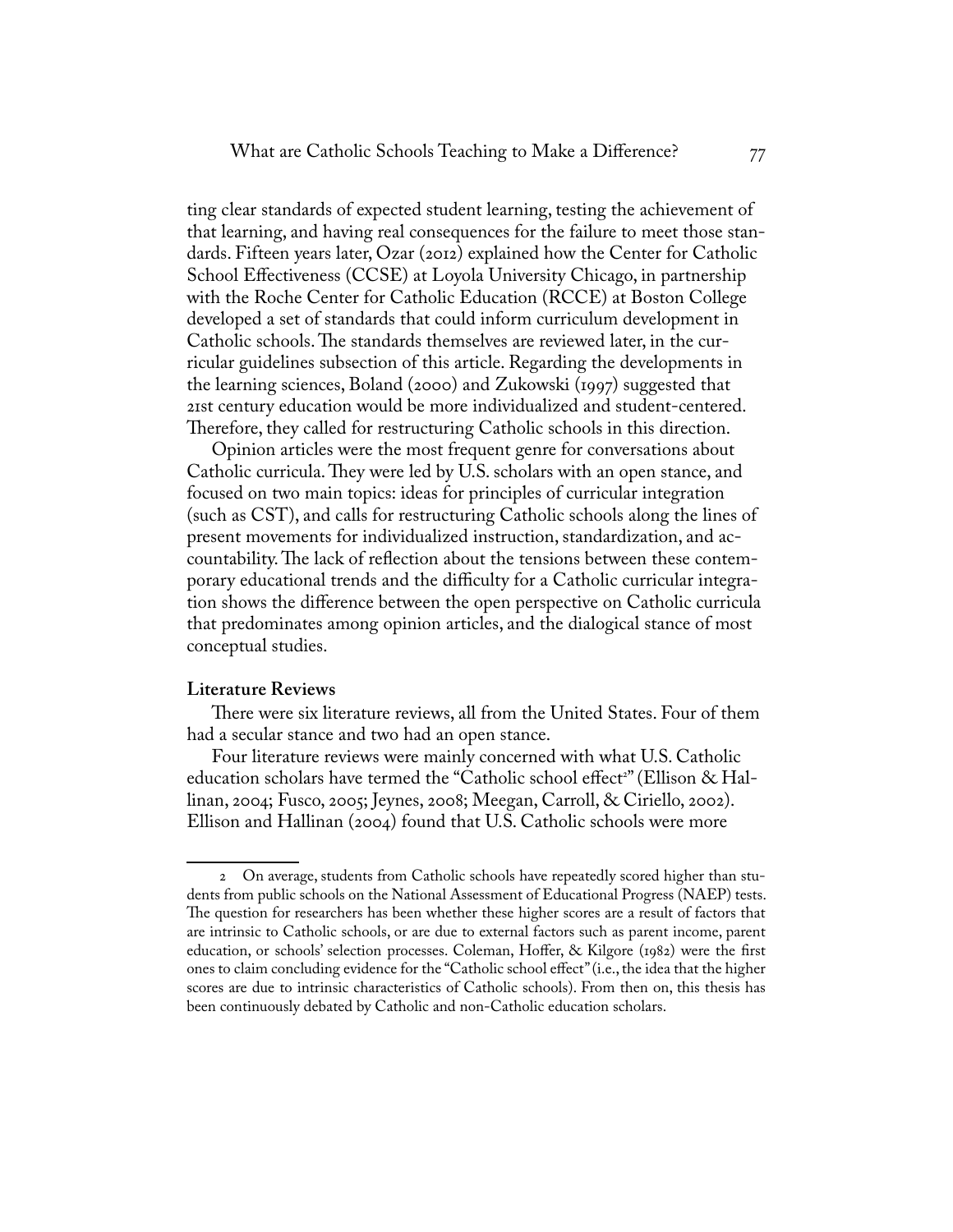successful than public schools in utilizing ability grouping to promote student learning due to their commitment to providing a humanist collegebound curriculum to the greatest number of students. Meegan et al. (2002) found that research from the United States on Catholic school outcomes was completely focused on academic outcomes. In response, they called for studies on Catholic schools' religious outcomes. Three years later, Fusco (2005) repeated that "little research has been done on the religious outcomes of Catholic schools" (p. 93).

Studying the doctoral dissertations on Catholic education in the United States between 1988 and 1997, R. Williams (2001) found that the number of dissertations on curriculum was small: only 6% of all the dissertations on Catholic education. Moreover, most of them assessed students' mastery of the curricular content through standardized tests. His explanatory hypothesis for this finding was that "curriculum may not be recognized as an issue of concern for Catholic schools" (Williams, R., 2001, p. 92). Miles, Bufkin, and Rule (2002) wrote a summary of the learning theories that have been developed in the educational field at large since the 1950s. They mentioned that this would be helpful for Catholic curricular development, but did not make any explicit connection with distinctive Catholic school issues.

The repeated conclusion that studies on U.S. Catholic schools' outcomes have focused almost completely on academic achievement is very important. However, most of these literature reviews neither mentioned the criteria used to retrieve or reject the studied literature nor the frameworks used to present it. This methodological weakness brings their results into question.

#### **Curricular Guidelines**

The final group of works was composed of nine documents containing guidelines for curriculum development written or endorsed by Catholic education organizations. Five of them were from the United States (CCSE-RCCE, 2012; Ozar, 1994; Shimabukuro, 2007; USCCB, 2005, 2014); and four were from the United Kingdom (CBCEW, 2014; CCMS, 2007; SCES, 2016; Stock, 2012).

Three of these documents, written by U.S. scholars for the NCEA, suggested concrete guidelines for curriculum development. Ozar (1994) stated that Catholic schools should focus on expected learning outcomes (i.e., learning standards). Almost two decades later, she chaired the task force that developed the U.S.-based *National Standards and Benchmarks for Effective Catholic Elementary and Secondary Schools* (CCSE-RCCE, 2012). These stan-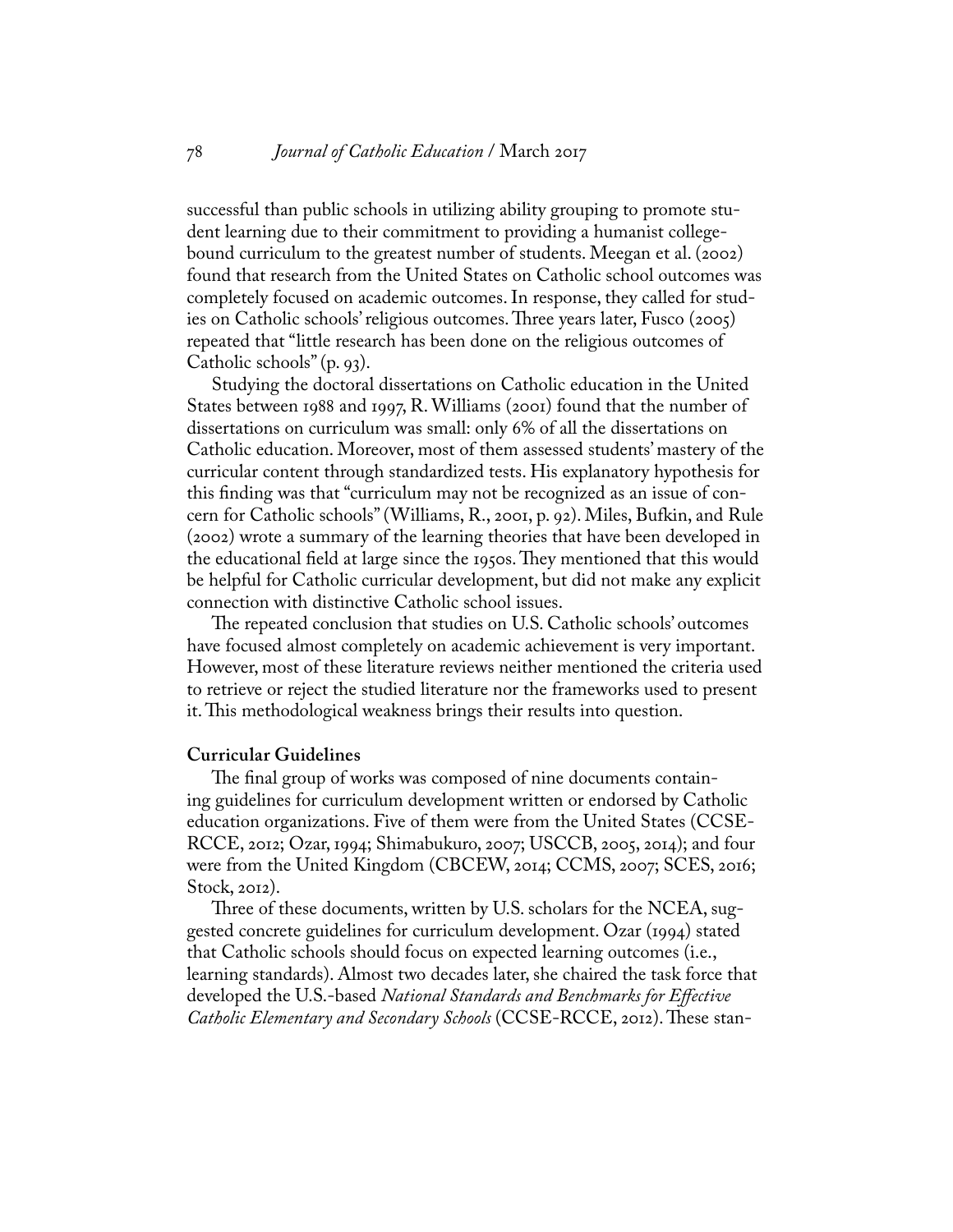What are Catholic Schools Teaching to Make a Difference?  $\frac{79}{2}$ 

dards are neither a curriculum nor curriculum standards but general "excellence standards" for Catholic schools that, among other things, can support curriculum development. Shimabukuro (2007) also suggested that Catholic schools' curricula should be built upon student learning outcomes, but emphasized that this development should start from a shared philosophy of education among teachers, which has to be aligned with documents from the Vatican Congregation for Catholic Education (CCE, 1965, 1977, 1988, 1997). She stressed that this alignment is key because "individual teachers' philosophies that conflict with the school's philosophy constitute a *hidden curriculum*, a covert message that can undermine the functionality of the school" (Shimabukuro, 2007, p. 3). Although Shimabukuro highlighted the importance of the theoretical underpinnings, the focus of these three documents on outcomes and standards coincides with the social-efficiency vision of the curriculum that, according to Kliebard (1995), has dominated educational discussions in the United States since the 1950s.

The other six works were written directly by Bishops' Conferences or by the Education Services that depend on them (CBCEW, 2014; CCMS, 2007; SCES, 2016; Stock, 2012; USCCB, 2005, 2014). In the United States, the USCCB (2005) stated that "Catholic schools provide … a broad-based curriculum, where faith and culture are intertwined in all areas of a school's life" (p. 3). Recently, the USCCB applauded states' efforts to ensure academic excellence through the adoption of Common Core State Standards (CCSS, 2010), but expressed that the CCSS were "incomplete as it pertains to the Catholic school" (USCCB, 2014, p. 8). As such, the USCCB recommended that the CCSS "be neither adopted nor rejected without review, study, consultation, discussion and caution" (p. 5). In England and Wales, the CBCEW (2014) stated that "the whole curriculum of the school … is informed by and promotes Catholic teachings" (p. 5). In Northern Ireland, the CCMS (2007) declared that "the promotion of a purely or largely secular curriculum—as appears increasingly possible and, for some, desirable today—was foreign for the Classical-Christian tradition of schooling" (p. 4). The Catholic school,

simultaneously engages with and embraces secular society, taking on its wide and varied curriculum but placing it in the even wider context of a social totality or community, hence providing the student and his or her community with the opportunity and means of investigating and experiencing ways of living beyond the purely secular. (CCMS, 2007, p. 5)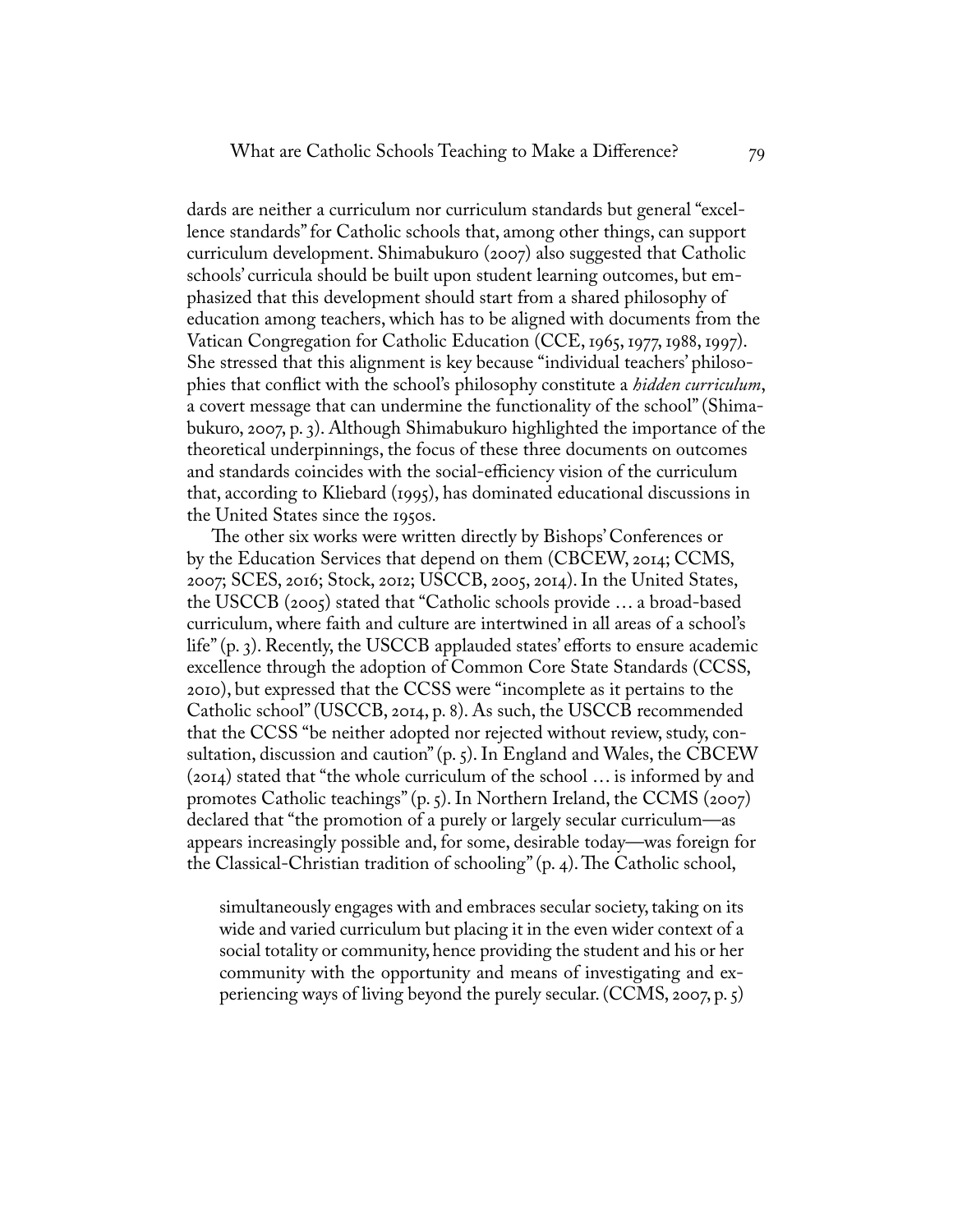Most of these documents had a dialogical perspective and provided principles for how curricula in Catholic schools should look. However, they did not offer concrete guidelines for curriculum development, remaining at a conceptual or theoretical level.

In sum, this subsection showed two almost parallel conversations. On the one hand, the U.S. scholars who wrote officially endorsed curriculum guidelines –from open and secular perspectives– suggested concrete ways for developing curricula that emphasized the use of learning standards. On the other hand, Bishops and Catholic Education Services from both the United States and the United Kingdom offered principles for curriculum development mostly from a dialogical stance, while remaining at a theoretical level.

# **Summary of Findings: A Landscape of Catholic Curricular Conversations in the United States and the United Kingdom since 1993**

Overall, what conversations have researchers been having about the curriculum in Catholic primary and secondary schools in the United States and the United Kingdom since 1993? The first finding of this review was that scholarly conversations about the curriculum in Catholic schools have been few. There were only 61 documents and studies since 1993—an average of two to three per year. In this sense, "one would think that with all the publicity given to Catholic schools since the 1980s, we would know much more about them…Yet…few details are available" (Fusco, 2005, p. 80).

Another finding had to do with the types of documents that were predominant or scarce. A large number of publications were opinion articles; empirical studies were few and there was a lack of studies focused on curricular interventions in Catholic primary and secondary schools. The latter absence is concerning because it means that there is no specific research base for curricular change in Catholic schools. The fact that existing research on the outcomes of Catholic schools was almost entirely focused on academic achievement is also concerning because it is difficult to assess how Catholic schools are fulfilling their mission of educating the whole person without empirical research on their moral and spiritual outcomes (Fusco, 2005; Meegan et al., 2002).

An additional finding came from the relationship between the underlying perspectives on Catholic curricula evident in the documents and the countries from which these documents came (see Tables 2 and 3). On the one hand, empirical studies, opinion articles, and literature reviews came mainly from the United States and had mostly open and secular stances on curricula. On the other hand, conceptual studies came mainly from the United Kingdom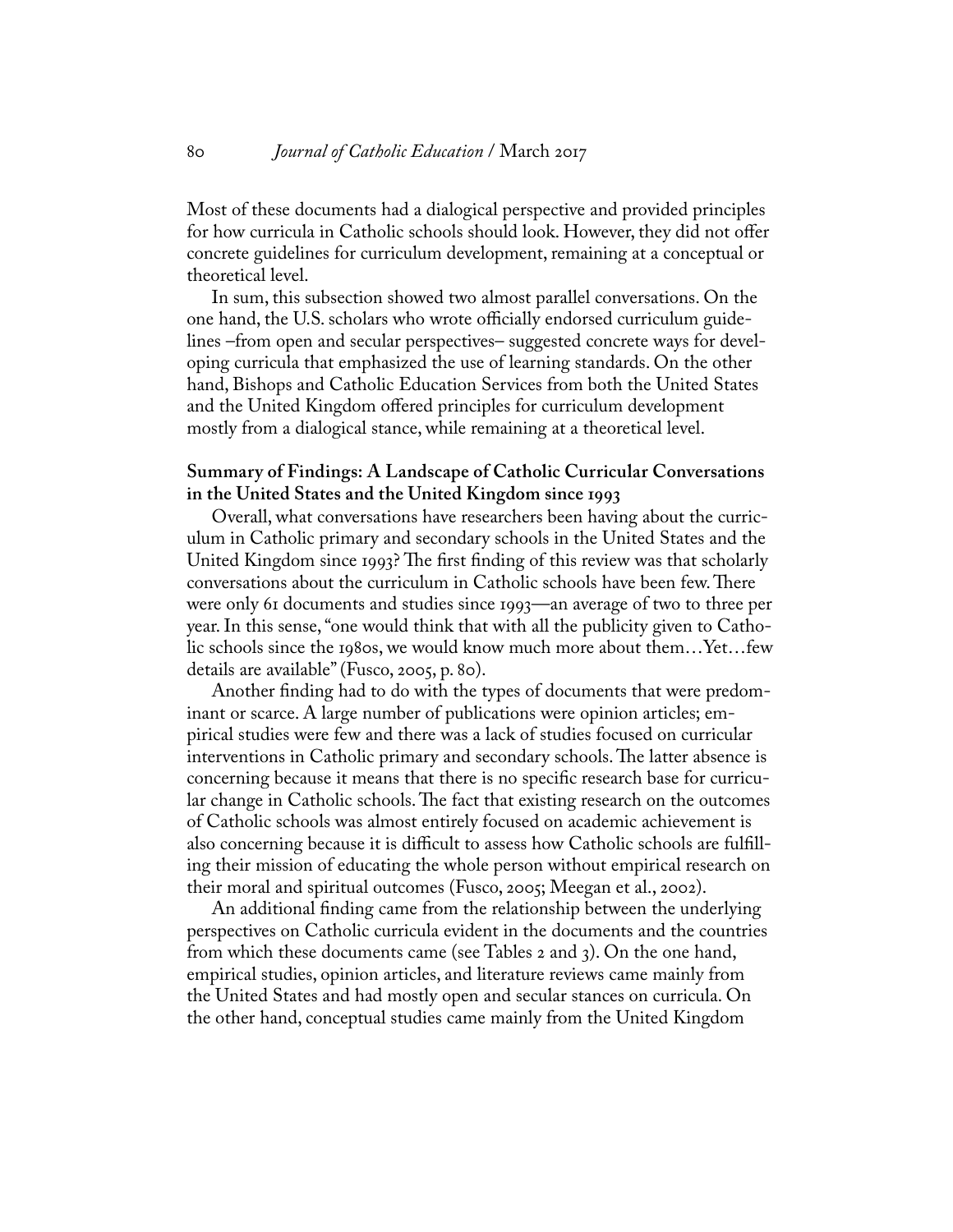(along with Bishops' curricular guidelines) and had predominantly a dialogical perspective. The first group's concerns were for Catholic schools' academic excellence and the actualization of their curriculum and instruction in line with contemporary educational trends. The second group's concern was about the watering down of school identity due to market-driven societal change. The gap between these two groups revealed a central divide in the landscape of the conversations about the curriculum.

#### Table 2

| Documents on Curriculum in Catholic Schools in the United States since 1993 |  |  |
|-----------------------------------------------------------------------------|--|--|
|-----------------------------------------------------------------------------|--|--|

|                      | Types of documents and studies |                        |                       |                     |                       |                          |               |
|----------------------|--------------------------------|------------------------|-----------------------|---------------------|-----------------------|--------------------------|---------------|
| Perspective          | Empirical<br>studies           | Program<br>evaluations | Conceptual<br>studies | Opinion<br>articles | Literature<br>reviews | Curricular<br>guidelines | Total         |
| Identity-<br>focused | 0                              | 0                      |                       |                     | $\Omega$              | 0                        | $\mathcal{P}$ |
| Dialogical           | $\mathcal{P}$                  | 2                      |                       | $\mathcal{P}$       | 0                     |                          | 8             |
| Open                 | $\mathcal{P}$                  | 0                      | $\mathcal{P}$         | 9                   | 2                     | 3                        | 18            |
| Secular              | 6                              | $\mathcal{P}$          | $\Omega$              | $\mathcal{P}$       | 4                     |                          | 15            |
| Total                | 10                             | 4                      | 4                     | 14                  | 6                     | 5                        | 43            |

#### Table 3

*Documents on Curriculum in Catholic Schools in the United Kingdom since 1993*

|                      | Types of documents and studies |                        |                       |                     |                       |                                 |       |
|----------------------|--------------------------------|------------------------|-----------------------|---------------------|-----------------------|---------------------------------|-------|
| Perspective          | Empirical<br>studies           | Program<br>evaluations | Conceptual<br>studies | Opinion<br>articles | Literature<br>reviews | Curricu-<br>lar guide-<br>lines | Total |
| Identity-<br>focused | Ω                              | 0                      | 3                     | 0                   | 0                     |                                 | 4     |
| Dialogical           |                                | 0                      | 5                     | $\mathcal{P}$       | 0                     | 3                               | 11    |
| Open                 |                                |                        | 0                     |                     | 0                     | 0                               | 3     |
| Secular              | ი                              | 0                      | $\Omega$              | $\Omega$            | $\Omega$              | $\Omega$                        | 0     |
| Total                | $\mathcal{P}$                  |                        | 8                     | 3                   | O                     | 4                               | 18    |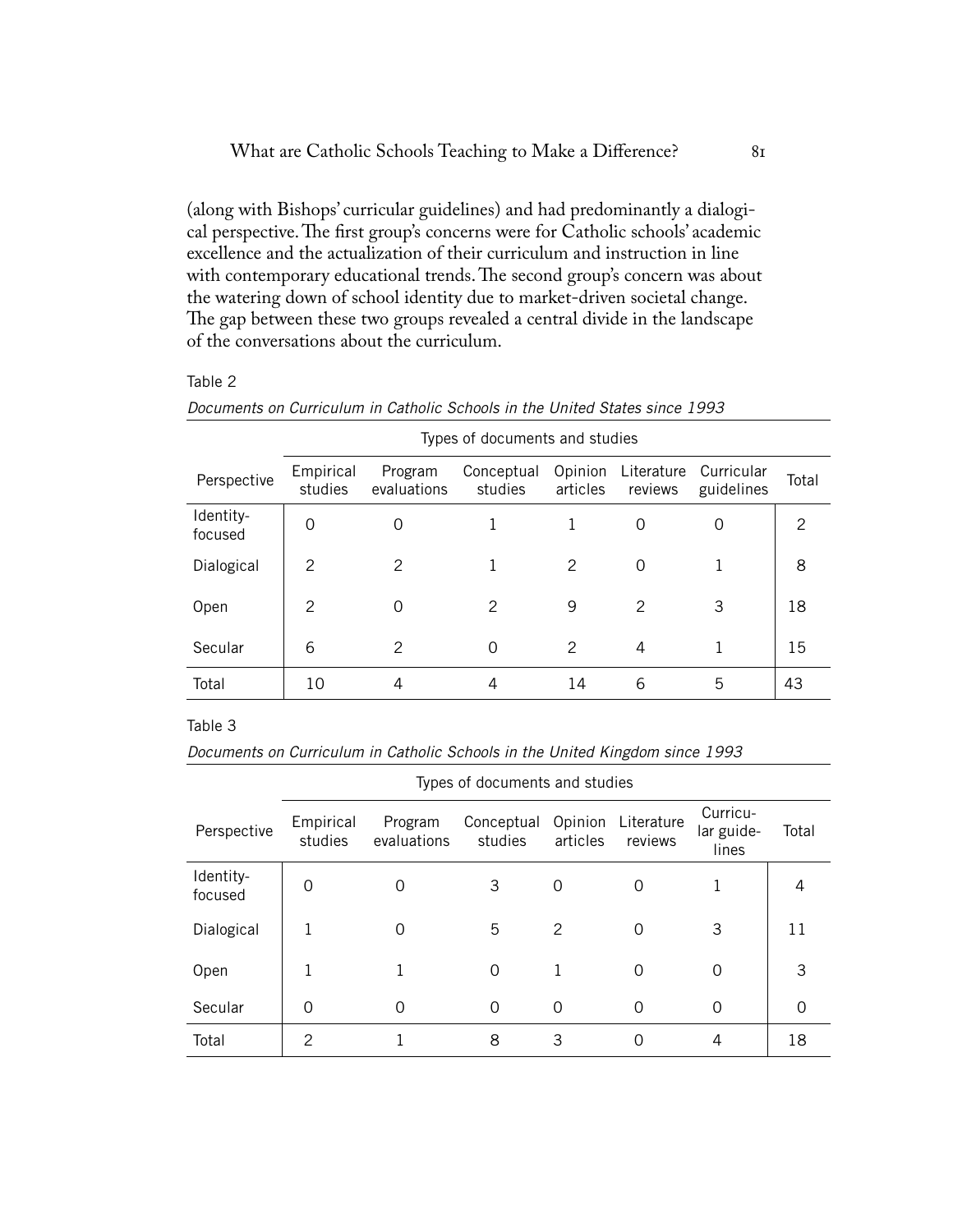#### 82 *Journal of Catholic Education* / March 2017

This core divide in the conversations was related to the three categories that built the framework used to organize and present the literature: types of documents, underlying perspectives on Catholic curricula, and countries from which the studies came. Hence, it was a methodological, ideological, and contextual divide. Perhaps some readers expected more works with an identity-focused perspective from the United States, which was not the case. A possible explanation for this finding is that the review only included scholarly works, and U.S. academic conversations about Catholic education may be more affected by predominant pragmatism and secularism than what Catholic education scholars realize. As Kliebard (1995) suggested, the general trend in U.S. curriculum development after the 1950s has been adopting a social-efficiency approach that has downplayed philosophical and moral considerations. Maybe U.S. Catholic education researchers have unconsciously followed this same path.

Among the largest group of works that came mainly from the United States, a consistent claim was that "the difference between public and Catholic [secondary] schools concerns the high level of academic course taking in Catholic [secondary] schools" (Kelly, 2010, p. 2407). For these researchers, the curriculum in Catholic schools had two specific features: Religious Education as a subject and a strong academic core (Bryk et al., 1993; Ellison & Hallinan, 2004; Kelly, 2010; Lee et al., 1998). The origin of this second distinctive feature was the tradition of giving humanist college-oriented education for all secondary school students, thus offering fewer electives than public secondary schools. Several scholars within this group also proposed that contemporary Catholic curriculum development should be geared toward standards and accountability (CCSE-RCCE, 2012; Manno, 1997; Ozar, 1994, 2012).

Among the group of conceptual studies with dialogical or identityfocused perspectives on curricula, the most pressing contemporary curricular issue for Catholic schools was the lack of curricular integration. This was exemplified by the general focus on the subject of Religious Education instead of concern for the Catholic underpinnings of the curriculum as a whole (Arthur, 1995; Davis, R., 1999). These works identified a risk that, within a secular and competitive context, Catholic schools might emphasize academic results rather than achievement of their spiritual and moral goals (Arthur, 2013; Grace, 2002, 2013; Walbank, 2012). This issue was linked to the idea that there was a lack of theory for Catholic education (Arthur, 1995; Davis, R., 1999; McLaughlin, 1996; Whittle, 2014).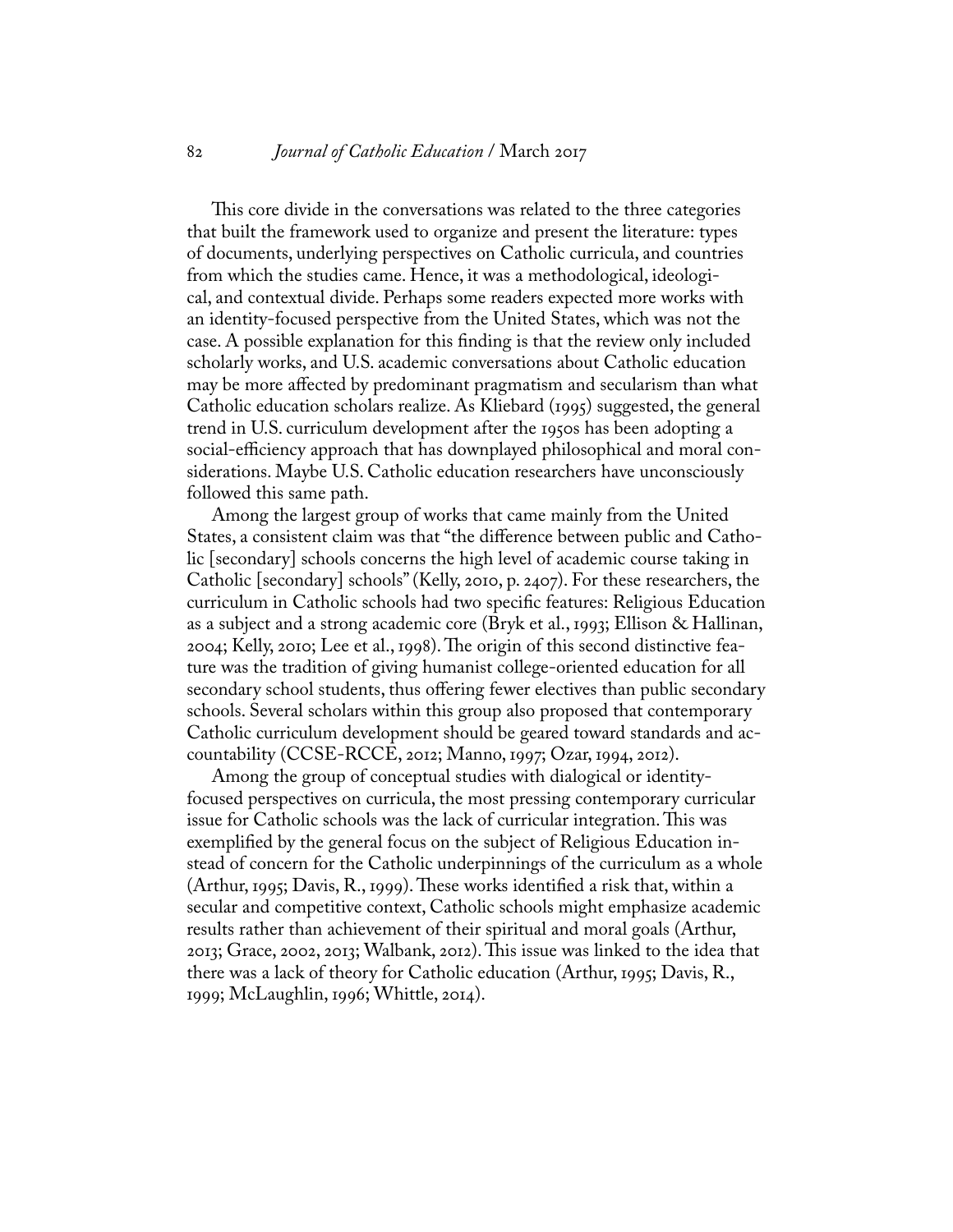There were a few documents and studies within the literature attempting to bridge the core divide in the field, i.e., connecting concerns for academic excellence with concerns for the spiritual and moral goals of Catholic schools. Among these studies were the qualitative investigations showing that market culture was challenging Catholic schools' curricula (Fuller & Johnson, 2014; Grace, 2002). By exploring the tensions that underlie Catholic schooling at present, these works played a central role in the mapped landscape: They presented the complexity of contemporary curriculum development in Catholic schools because of the countercultural values of Catholicism within market educational systems. All these works had a dialogical perspective on Catholic curricula, which points toward the stance that is needed to tackle the most pressing problems in the field.

In general, the literature indicated that the work of infusing Catholic identity into the curriculum rested mainly upon teachers, and Catholic curriculum development requires that teachers share a theory for Catholic education (Shimabukuro, 2007). Yet, as Krebbs (2000) found, they generally do not have the training for this task. Most teachers in Catholic schools were prepared in secular settings, which reinforced a disconnect between educational theories and faith (Arthur, 2013). Thus, as R. Davis (1999) suggested, there appears to be an urgent need for restoring the bond between subject areas and the integrated mission of Catholic schools.

This third section of the review has sketched a landscape of the conversations that scholars have been having about the curriculum in Catholic primary and secondary schools in the United States and the United Kingdom since 1993. There are three main characteristics of this landscape. First, conversations about the curriculum in Catholic schools have been few. In particular, there is a lack of empirically based conversations. Second, most of these conversations have been led by U.S. scholars with open or secular perspectives on Catholic curricula that did not analyze the impact that current cultural and economic forces are having on the Catholic curriculum through competitiveness and effectiveness criteria. Third, there has been a disconnect between conversations about excellence and innovation, proposed mainly by U.S. scholars, and conversations about the distinctiveness of Catholic curricula, suggested primarily by scholars from the United Kingdom. This landscape poses questions about who is thinking in depth about what is currently taught in Catholic schools, which relates directly to how Catholic schools are offering spiritual depth or forming students to be social justice oriented bridge-builders in the midst of contemporary socioeconomic, political, and cultural trends.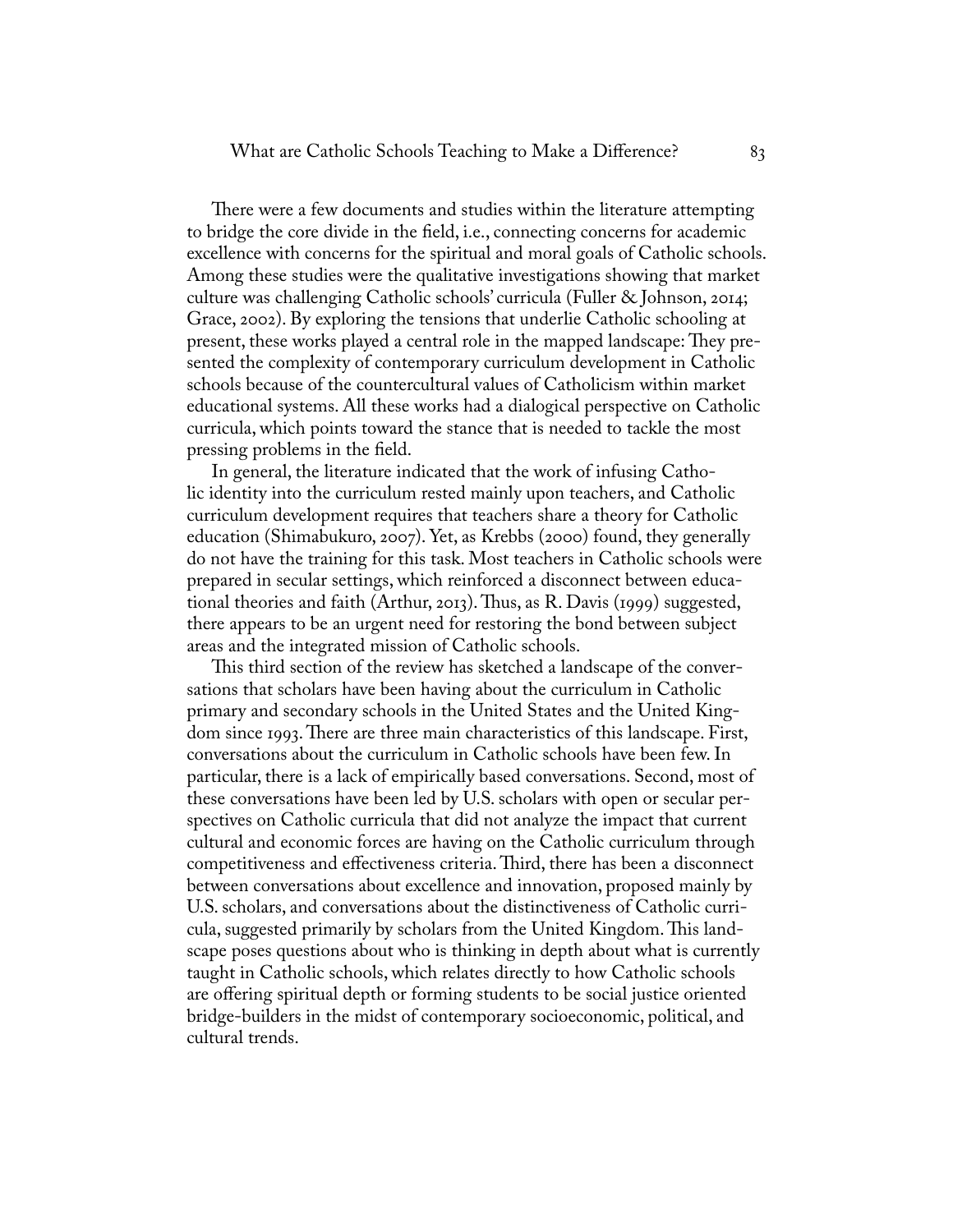Some might argue that the key lever for tackling most of the mentioned challenges is not the curriculum but how the curriculum is taught, i.e., teachers and teaching. From this point of view, the distinctiveness of Catholic schools does not relate to specific contents or curricula, but to a Catholic way of doing things, which is lived and transmitted by the educators. Hence, there is nothing surprising nor concerning in this review's findings. However, I suggest that, although teachers undoubtedly are at the center of Catholic schools' mission, ignoring the socializing power of the curriculum is naïve (Apple, 1990; Bernstein, 1971; Jackson, 1968). For instance, educational research at large shows that new teachers usually rely on available curriculum materials for learning to teach (Ball & Cohen 1996; Davis, E., & Krajcik 2006; Grossman & Thompson 2008).

#### **Discussion**

#### **The Evolution of Catholic Curriculum Conversations since 1993**

The documents' dates of publication demonstrate that there was a historical evolution of the literature that is relevant to the landscape of the conversations since 1993. Fourteen works were published from 1993 to 1999; 19 works were published from 2000 to 2007; and 28 works were published since 2008. This progression indicates that, although conversations in the field have been few, their numbers have been growing over time.

The three-category framework employed to present the literature provided additional insight into this historical evolution. During the 1990s, most documents were opinion articles and conceptual studies; 71% of the works were from the United States and the perspectives on Catholic curricula underlying the documents were diverse (although the dialogical stance was predominant). During the first years of the 2000s, the prevailing types of studies were empirical works and literature reviews; 89% of the works came from the United States and the predominant perspectives on curricula were open and secular. Since 2008, opinion articles and conceptual studies once again have become the most common types of documents; only 57% of the documents have come from the United States and the predominant perspectives on curricula have been open and dialogical. In sum, the historical progression of the landscape shows that, after a concentration of the conversations in the United States from 2000 to 2006, the rise in the number of conversations during the last years has been chiefly due to more participation from scholars in the United Kingdom. Correspondingly, after a prevalence of empirical studies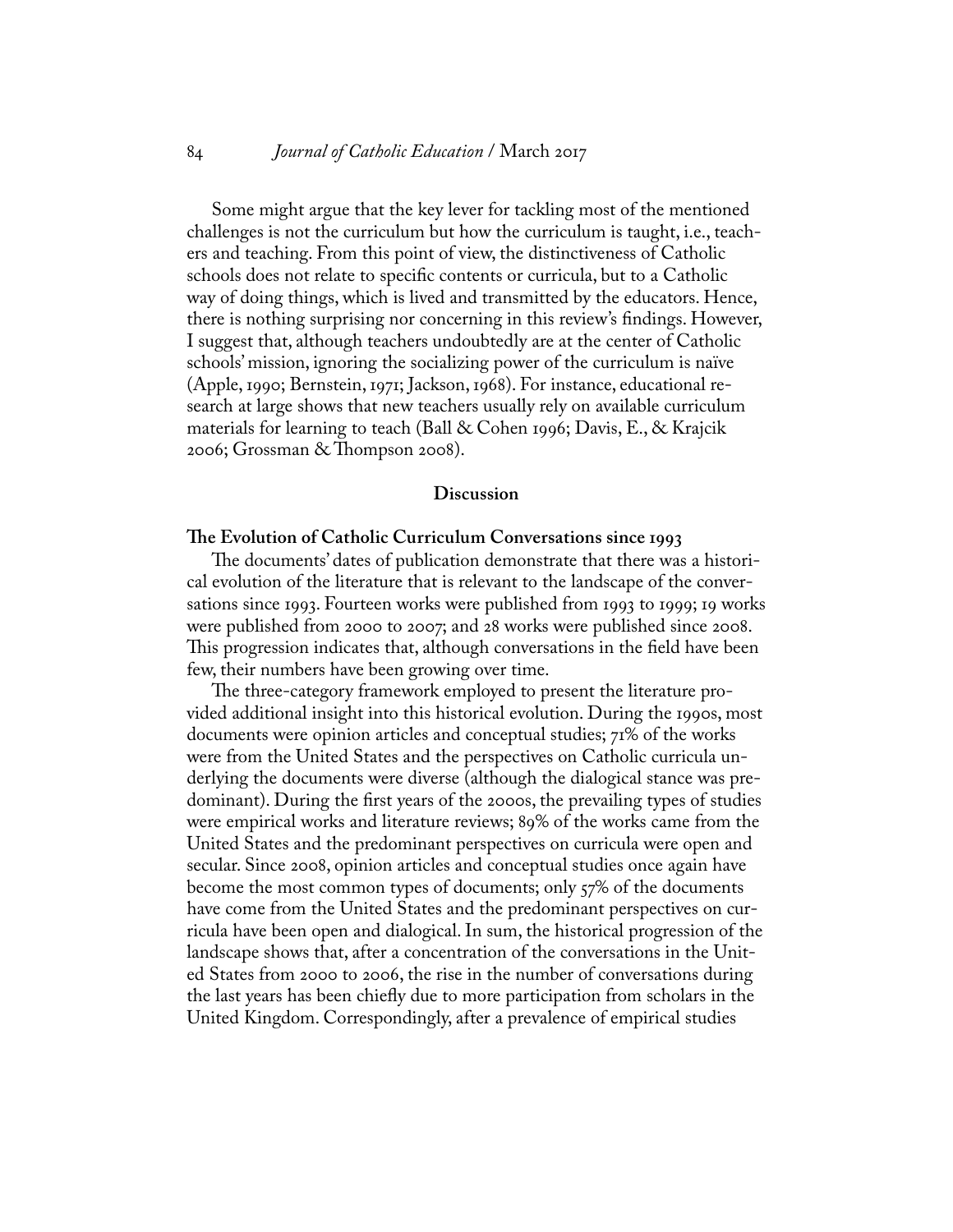with open and secular perspectives on curricula during the first years of the 2000s, there has been a return to balance between empirical and conceptual studies, as well as a return to dialogical curricular stances.

A large part of the previous pattern relates to the conversations in the two main journals publishing Catholic education research in the United States and the United Kingdom. Twenty five works were published in the United States-based *Journal of Catholic Education*, founded in 1997; eight works came from the United Kingdom-based *International Studies in Catholic Education*, founded in 2009. The founding dates of both journals partially explain the predominance of work from the United States during the beginning of the 2000s, as well as the later expansion of the conversations with a more significant participation from the United Kingdom.

The rise in the number of conversations about the curriculum in Catholic schools and the return to dialogical perspectives during the last years were also related to larger trends in education such as aforementioned marketdriven educational reforms in both countries during the last decades. In Grace's (1996) words:

Market forces, market values and the inexorable circumstances for institutional survival and financial solvency are threatening the historical mission and values of Catholic schooling…Can a balance be found between Catholic values and market values, or will market forces begin to compromise the integrity of…Catholic schooling? (p. 84)

It is likely that this context has contributed to the rise of the number of conversations about the curriculum in recent years, as well as to the return to dialogical stances. This trajectory has been led by the United Kingdom but can also be identified in the United States, although at a slower pace.

This historical analysis of the literature's evolution demonstrates the dynamic nature of conversations about the curriculum in Catholic schools in the United States and the United Kingdom since 1993. Transformation of educational systems due to market-driven policies, and more research from the United Kingdom have increased the number of conversations and have resulted in more analyses of the tensions between the Catholic and the market rationales for academic excellence. Given this trend, it is reasonable to expect more conversations about the curriculum in Catholic schools in the coming years, as well as further considerations about the outcomes of Catholic schooling. Similarly, it would also be reasonable to expect more collabora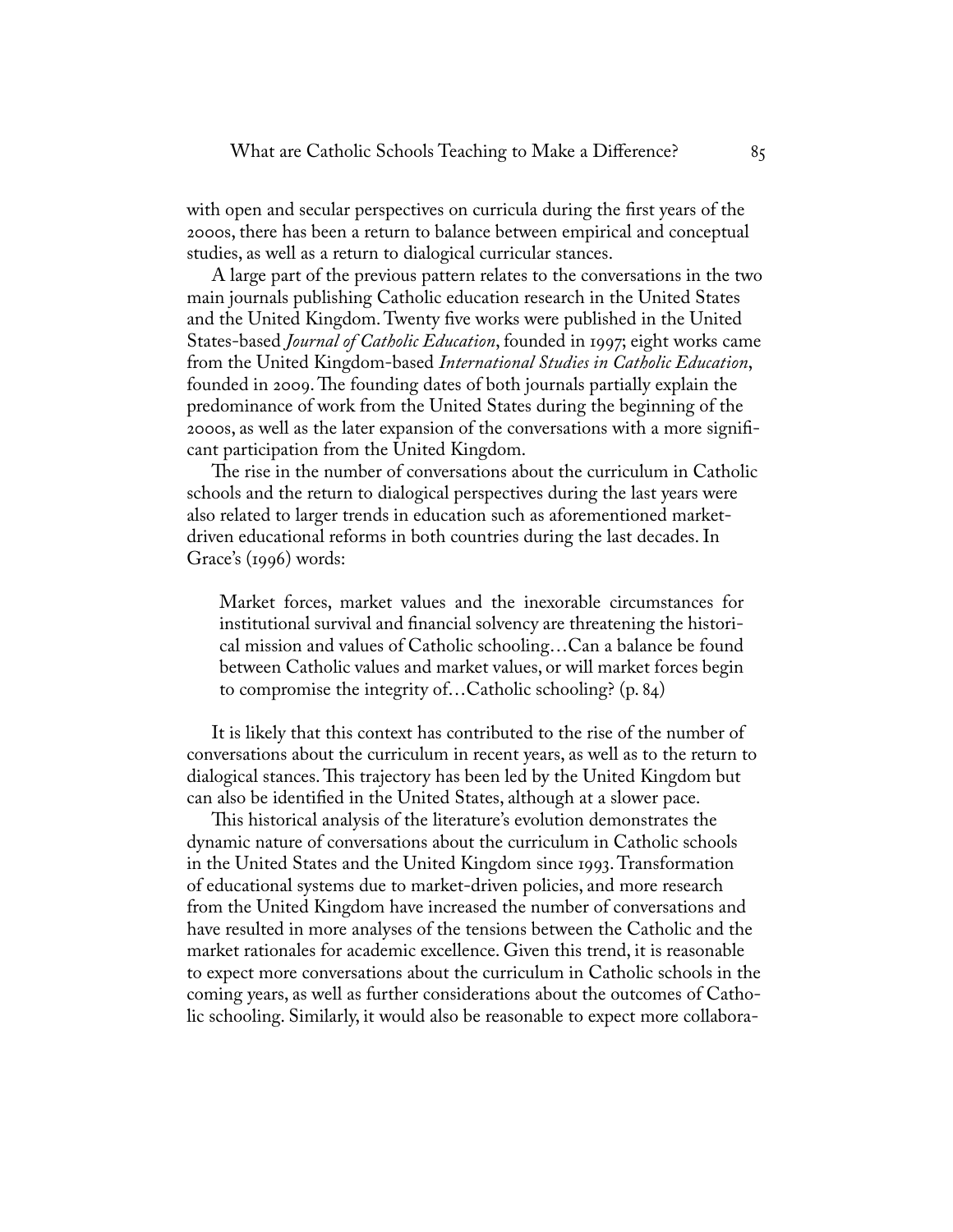tion between Catholic theorists and empirical researchers. The complexity of problems related to the reshaping of Catholic education due to global cultural trends requires efforts that bridge the divide in the field.

# **Limitations of the Studied Documents**

There were two important limitations of the reviewed body of literature. First, this review was conducted from the United States. Hence, it is probable that there were studies from the United Kingdom that were not located and thus were not included in the review. Although most journals are internationally available, this is not always the case for books and curricular development guidelines. Given the exhaustive search for the literature and Grace's (2002) assertion that Catholic education research in the United Kingdom was undeveloped until the 2000s, I hope that this work offers a representative depiction of conversations about the curriculum in Catholic schools in both countries since 1993.

The second limitation of the body of literature, somehow suggested in the Findings section, was the low quality of much of the work. For instance, most literature reviews did not outline the criteria used to collect their literature, which raises the methodological question of how they reached their conclusions. Also, the empirical studies based on researcher-designed questionnaires presented little information about the validity and reliability of their instruments. The most concerning issue, though, was that almost no work referred to major curricular theorists from both countries. For example, Apple (1990), Bernstein (1971), Dewey (1900/1990), Goodson (2005), Kliebard (1995), Pinar (2008), Tyler (1949/2013), or Young (1971, 2013) were rarely named, which indicates that conversations about the curriculum in Catholic schools were disconnected from broader curricular discussions. This is worrisome because the distinctiveness of Catholic schools cannot isolate conversations about the curriculum in Catholic schools from larger curricular debates. Of course, there are issues specific to Catholic schools. But there also are many shared spiritual and moral concerns with scholars from other traditions, and Catholic educators should be engaged in fruitful conversations with them.

#### **Curricular Conversations that are Not Occurring**

Finally, this third section includes an analysis of the silences in the conversations, i.e., an examination of the issues that were consciously or unconsciously avoided. Among many omissions, four were particularly important. First, there was no mention of the relationship between the curriculum in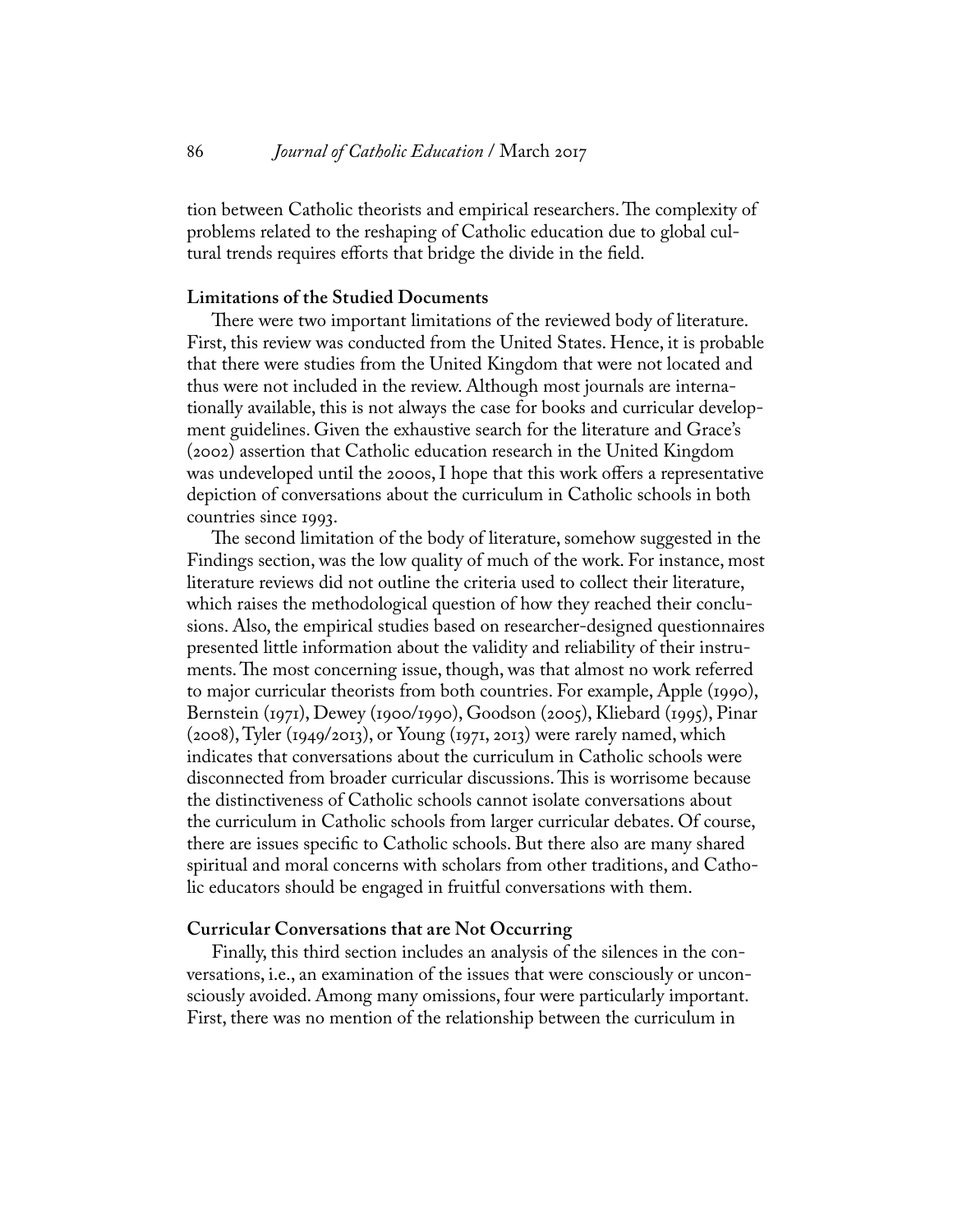primary and secondary schools. Most research referred to secondary schools, and a few studies were focused on primary schools (Proehl et al., 2013; Schuttloffel, 1998), but no work studied the relationship between them, suggesting a discussion about the progression of the Catholic curriculum from childhood to adolescence. This is crucial because, for example, curriculum integration occurs more easily in primary schools than in secondary schools (Venville, Wallace, Rennie, & Malone, 2002). Consequently, infusing Catholic identity into the whole curriculum may require differentiated approaches depending on school levels.

A second major silence in the curricular conversations was the absence of studies exploring the use of textbook and resource materials in Catholic schools. When reflecting upon the applicability of the Common Core State Standards, the USCCB (2014) stated that "principals and teachers in… Catholic schools are acutely aware of the importance of a very careful review and selection of textbooks that support its mission and purpose" (p. 8). However, there was not much more, although the influence of textbook and curriculum-material publishers in schools has been widely documented (Elliott & Woodward, 1990; Rowan, 2002). This is even truer at present, given the availability of online-developed curriculum and digital resources for the classroom. In order to move the right levers, conversations about the curriculum in Catholic primary and secondary schools have to touch upon this topic and suggest ways of navigating its complexity.

A third important absence in the mapped landscape was the hidden curriculum ( Jackson, 1968), which consists of the unwritten, unofficial, and often unintended lessons, values, and perspectives that students learn in school. Two empirical works touched upon the hidden curriculum when studying character and civic formation in Catholic schools (Meidl & Meidl, 2013; Sikkink, 2004), but no work dug deeper in the unintended social and religious reproductive dynamics in Catholic schools. It is shocking that since 1993 there has not been research and discussion among Catholic educational scholars about "how Catholic schooling … plays a fundamental role in the socialization of students and the reproduction of the dominant culture" (McLaren, 1986, p. 72). In a time of claims for cultural, social, and racial inclusion, this silence in the Catholic curricular conversations indicates insufficient critical reflection in the field.

The latter omission was connected to a fourth silence in the landscape of the conversations: Preparation for work or vocational education and training (VET). It was surprising that all works assumed that secondary schools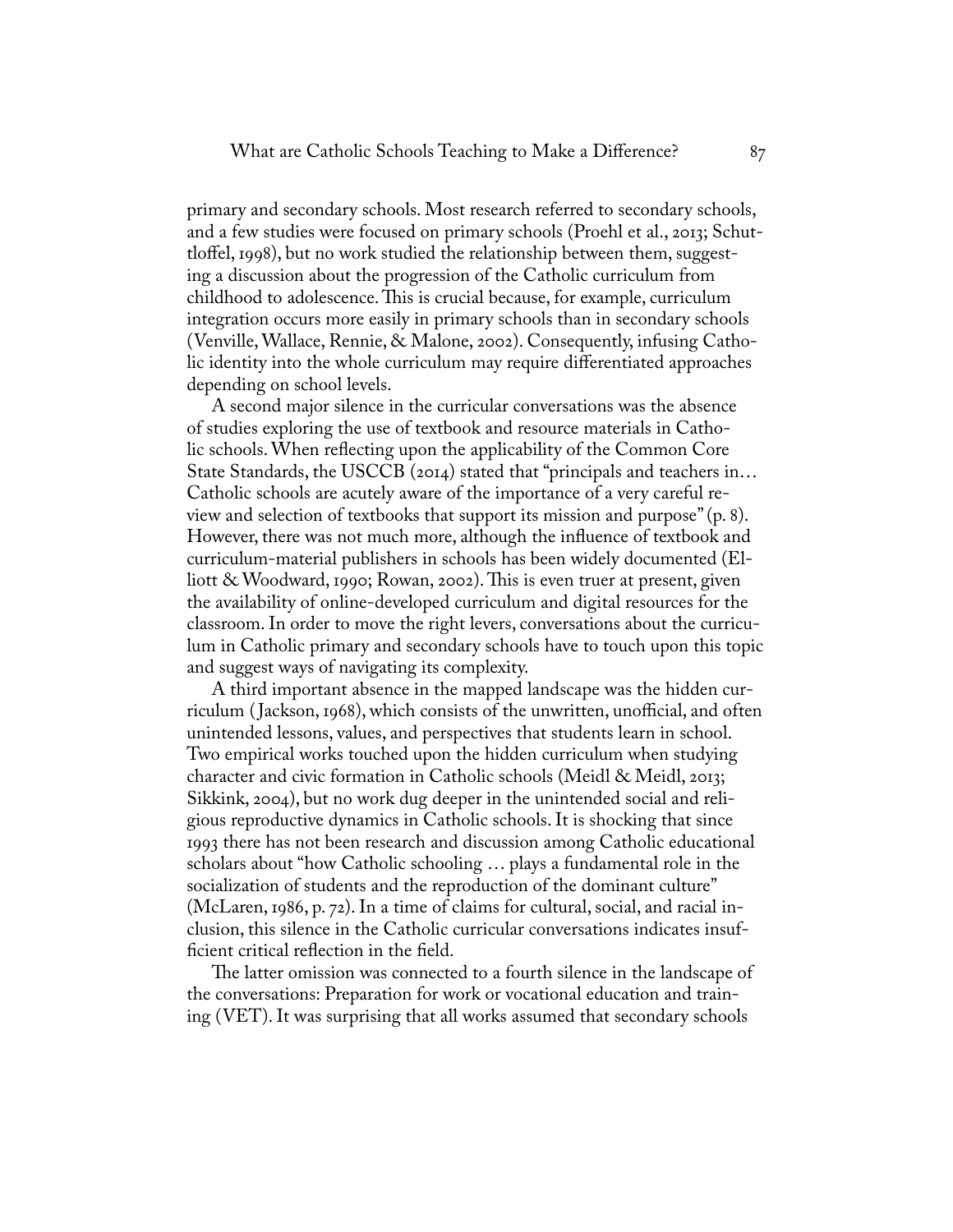prepare youth for college, especially in the United Kingdom, where 44% of all upper-secondary-school students—the equivalent to  $\mathbf{H}^{\text{th}}$  and  $\mathbf{I}^{\text{2th}}$  grade students in the United States—are in VET programs (Eurostat, 2015). In the United States, only 5% of all high-school students attend vocational schools (NCES, 2010). There were references to training talented underserved students for college, which is undoubtedly praiseworthy, but the unquestioned ideal was always college. This silence speaks about a social-class bias underlying curricula in Catholic schools that relates to the tradition of offering a liberal arts education for all. The problem with this paradigm is that it was developed when few attended secondary school. At present, when secondary school is compulsory, many transition directly from school to work or enter the military (Blustein et al., 2002). Thus, secondary schools' curricula cannot only be oriented to college. The famous UNESCO report by Delors et al. (1996) put it this way:

Secondary education must be rethought…The key principle is to arrange for a variety of individual paths…The diversity of secondary schooling…should provide a valid answer to the challenges of mass education by dispelling the obsession with a one-and-only educational *king's highway*. (p. 139)

This scenario implies important social justice challenges for Catholic education leaders and curriculum developers that go beyond helping the smartest low-class students to get into college.

# **Future Challenges**

After mapping the landscape of the conversations about the curriculum in Catholic schools in the United States and the United Kingdom since 1993, and discussing its evolution, limitations, and major silences, this section outlines five challenges for the field. These challenges emerge from the sketched landscape, and from the initially disclosed concern for the consequences of global cultural trends and neoliberal educational policies on both religious practices and social justice commitments. Hence, the assumption that Catholic schools' curricula should foster communal and solidary values, which are countercultural to contemporary individualist and competitive tendencies, underlies these challenges.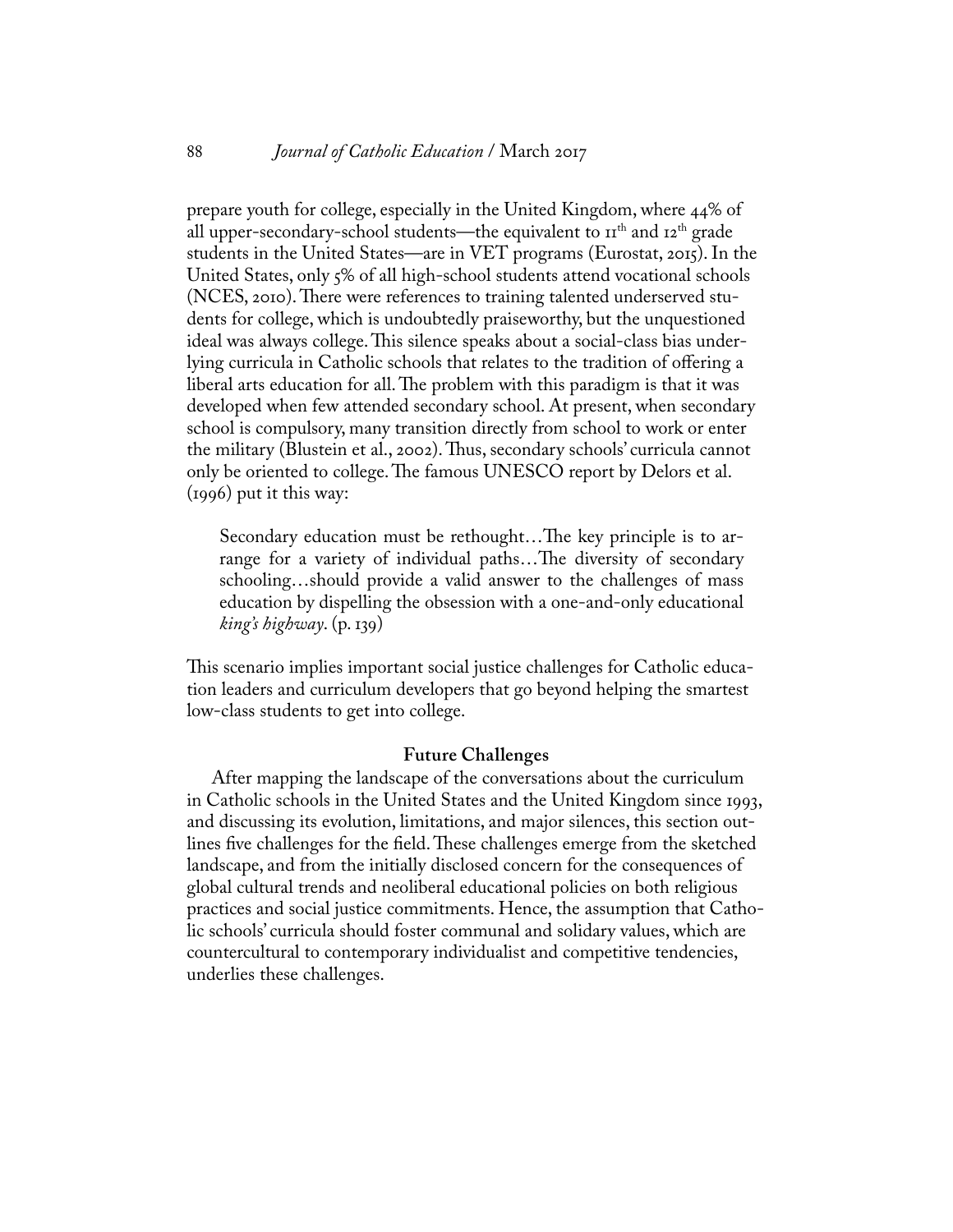#### **More Conversations about Curricula and Better Quality Research**

The first challenge is increasing the number of conversations about the curriculum in Catholic schools. This challenge implies greater concern from Catholic education scholars for what is taught and learned in Catholic schools, which assumes weighing adequately the socializing power of the curriculum for both students and teachers. In this sense, the ideal of infusing Catholic values and beliefs cannot rest solely on teachers; it requires institutional supports and structures among which curricula shaping everyday experiences are central. Along this line, having more (and deeper) curricular conversations necessitates more and better-quality research. For instance, there is an urgent need for evaluating the moral and spiritual outcomes of Catholic schools. Gathering evidence around what happens in these areas is the only way of moving discussions about Catholic schools' curricula beyond normative, reassuring statements about what is learned. The complexity of this work indicates the need for collaboration in the field, as well as more dialogical perspectives that bridge the core divide in the conversations. In practice, this means encouraging more interdisciplinary teamwork to study changes in Catholic education stemming from global cultural trends.

#### **Curriculum Integration**

The second crucial challenge is to deepen the understanding of the lack of curricular integration that many conceptual studies identified as the most pressing problem for the curriculum in Catholic schools at present. In other words, research must better outline what it means—and requires—to restore the bond between the subject areas and the core mission of Catholic schools (Davis, R., 1999). In general, evidence indicates that curriculum integration is difficult because it implies changes in thousands of everyday school routines (Tyack & Tobin, 1994). However, the most difficult challenge is that curriculum integration may present problems for university entrance examinations, so it is usually resisted by parents who are concerned for the cultural capital of their children (Venville et al., 2002). This is one reason why curriculum integration is easier in primary schools than in secondary schools, where social demands over schooling make curricular reform very difficult. In this sense, R. Davis (1999, 2013) was right when he pointed out that the recovery of a Catholic principle of curricular integration would highlight the countercultural values of Catholicism. To tackle this challenge, scholars should conduct more evaluations of curriculum integration experiences in Catholic schools, and look at other contemporary efforts for an integrated curriculum, such as the IB (Jamison, 2013; White, 2012).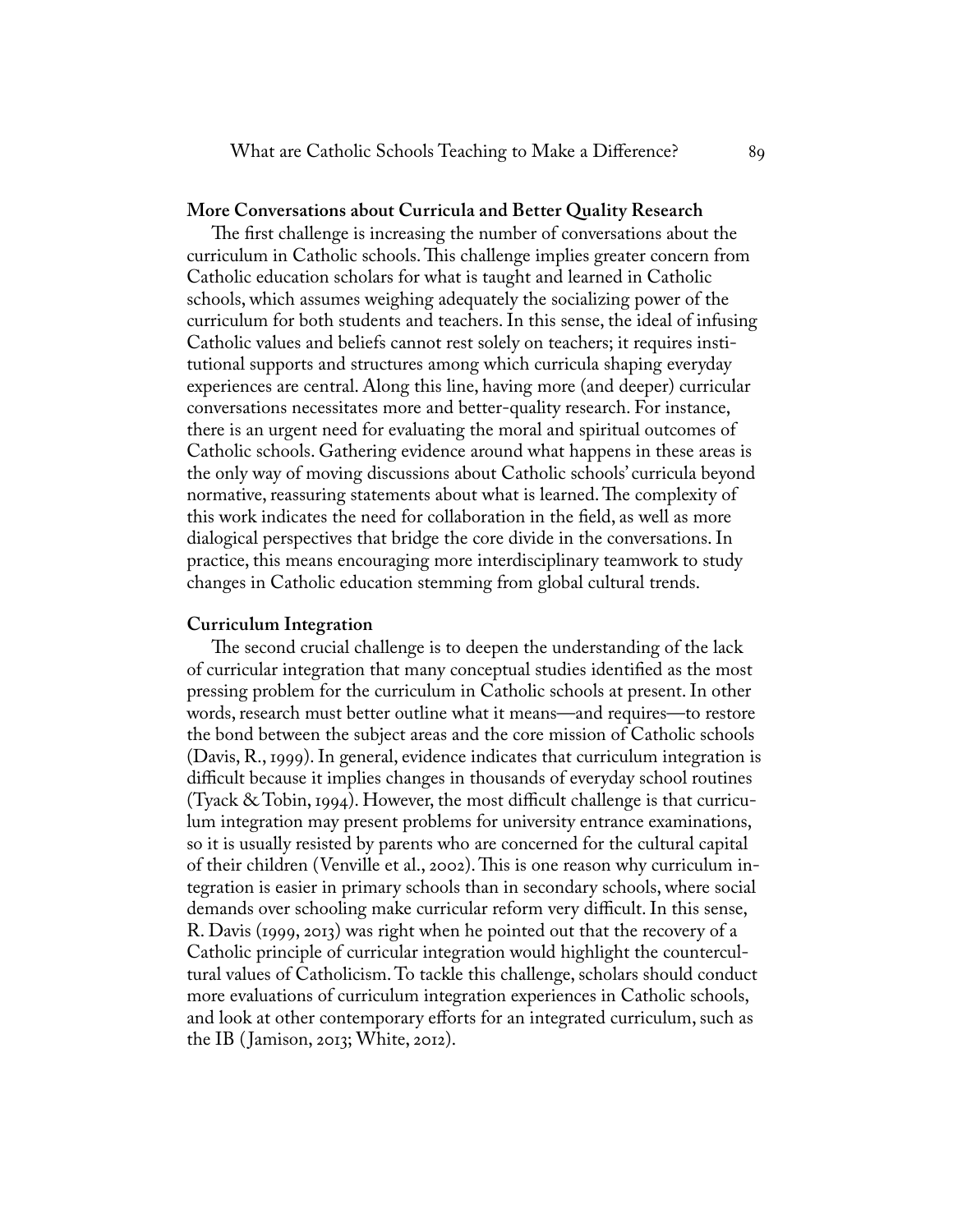#### **A Theory for Catholic Education**

An essential condition for curriculum integration, according to Bernstein (1971), is an explicit consensus among educators about the principles of integration. From this perspective, a third challenge is outlining a contemporary theory for Catholic education that grounds curricular development in Catholic schools. Many scholars believe that the foundation of this theory should be theological, not philosophical (Arthur, 1995; R. Davis, 1999; Whittle, 2014). Among other things, a contemporary theory for Catholic education should include a Christian idea of the unity of knowledge that links apparently unrelated subject matters in a way that is fully consonant with faith, shedding light upon the infusion of Catholic identity into the curriculum as a whole (Porath, 2000). This theory should also provide a Catholic understanding of excellence and success, comparing it with the predominant understanding at present: high scores in standardized tests. Necessarily, this theory should also address the tensions associated with having Catholic schools within plural societies, which relates to a concept of democracy in which educating in particular values and beliefs is not opposed to the common good. In this spirit, a contemporary theory for Catholic education should be deeply open to public dialogue.

#### **Teachers as Curriculum Makers and Principals as Curriculum Leaders**

The fourth challenge is working with teachers as curriculum makers (Clandinin & Conelly, 1992) and school principals as curriculum leaders (Glatthorn et al., 2009). This is key because, although the conditions of possibility for Catholic curricula imply challenges beyond individual teachers' agency, the Catholic tradition of trusting local educators instead of centralized bureaucracies suggests that concrete curriculum development should rest upon local schools. On the one hand, this implies training educators for attaining coherent syntheses between faith and life and between faith and culture, which necessitates helping them to see the epistemological issues at stake in curriculum development, as well as the challenge of conveying a Catholic identity that is both Catholic and open. On the other hand, teachers and principals not only lack the preparation required for infusing the curriculum with Catholic identity (Krebbs, 2000), but they also lack the time needed for high-quality curriculum development. This reality reveals the challenge of developing curricula in networks of educators that achieve centralized structures' efficiency, while remaining connected to schools.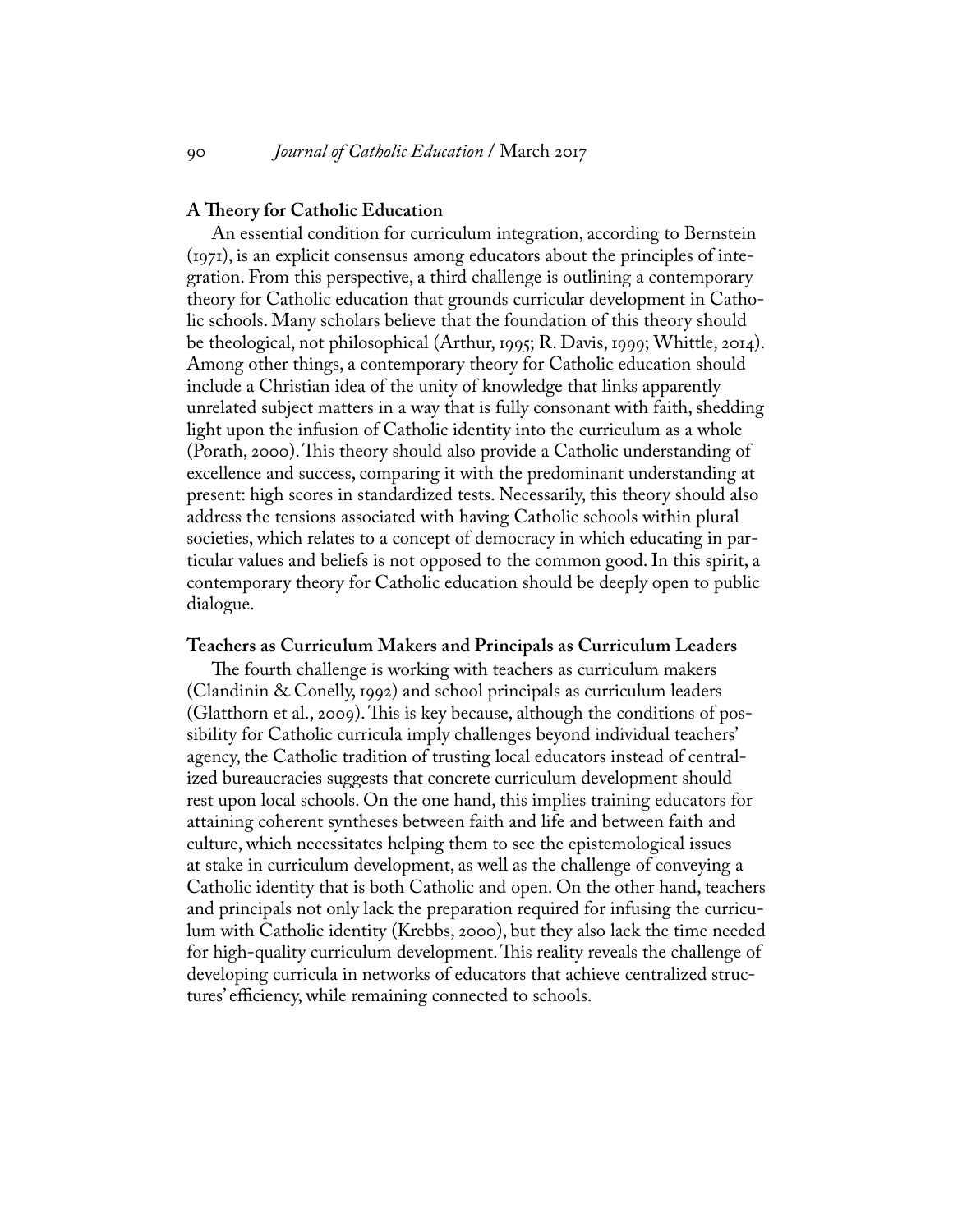#### **Catholic Secondary Schools for All**

Finally, as was revealed through the silences in curricular conversations, a crucial challenge for Catholic scholars in the present era of compulsory secondary education is conversing more about the paradigm of giving a collegeoriented education for all secondary-school students. Although the ideal of college for all has powerful egalitarian roots, it also neglects the experiences of many people, perpetuating inequality. In this sense, Van Galen (2007) suggested that, in general, research from the United States avoids social class questions because of faith in the promise of education. However, the reality is that, while people believe that school can enable all motivated young people to attain the American dream of self-directed success, most have found this success very elusive. Because of their commitment to social justice, Catholic scholars from the United States and the United Kingdom have the challenge of reframing conversations about curricula in Catholic secondary schools in line with UNESCO's recommendations (Delors et al., 1996; Marope, Chakroun, & Holmes, 2015), so they become more inclusive of diverse trajectories. This last challenge is to have open discussions about how to advance justice while addressing the complexities of social reality and social-class biases, thus including topics such as preparation for work and VET.

#### **Conclusion**

This literature review has mapped the landscape of the conversations about the curriculum in Catholic primary and secondary schools in the United States and the United Kingdom since 1993. By drawing a picture of what has been researched and debated, and subsequently discussing what has not been addressed, this review confirmed that there has been a lack of discussion about the topic among Catholic education researchers, even though this is beginning to change. Similarly, this work has confirmed that most conversations about the curriculum were not addressing the impact of global cultural trends on Catholic education deeply enough, even though this is also changing. Based on these findings, the review ends by conveying a positive perspective of the future of Catholic primary and secondary curricular development, and proposing challenges for the field.

A theme spanning across the five proposed challenges is the countercultural character of Catholic values and beliefs at present. This implies several tensions associated with the cultural and social capital that many parents demand from their children's schools, and the epistemology required to teach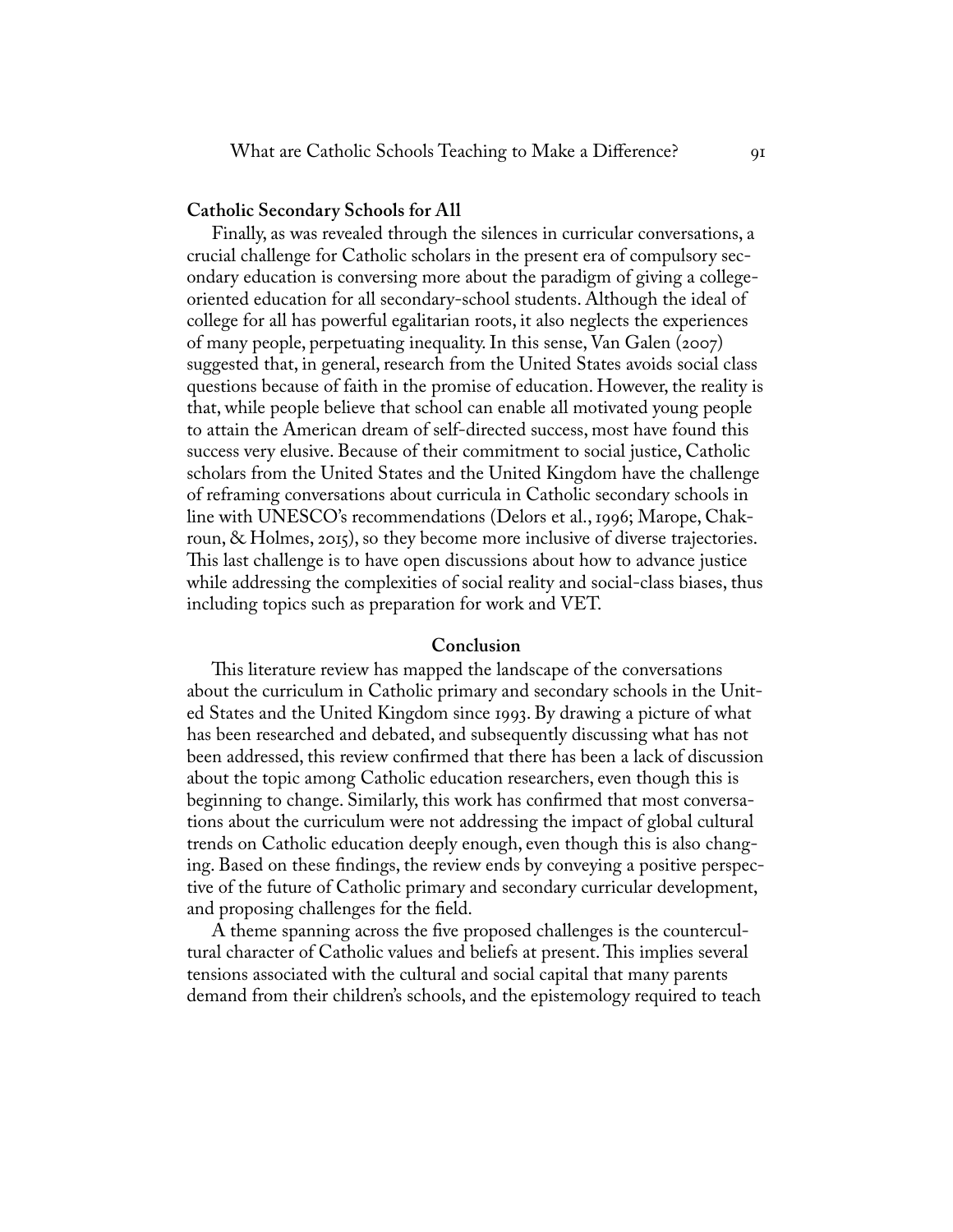and sustain both faith and long-term social justice commitments. The complexity of these tensions calls for dialogical perspectives on Catholic curricula that are open to the best developments of contemporary educational policies, yet also are critical of predominant competitive, instrumental orientations. Only these dialogical stances can assure that future Catholic schools will neither be gated communities focused on preserving a narrow identity nor secularized institutions with excellent academic results but an unrecognizable Catholic distinctiveness.

# **References**

- Apple, M. (1990). *Ideology and curriculum* (2nd ed.). New York, NY: Routledge.
- Arthur, J. (1995). *The ebbing tide*. Herefordshire, UK: Gracewing.
- Arthur, J. (2013). The de-Catholicising of the curriculum in English Catholic schools. *International Studies in Catholic Education*, *5*(1), 83-98. doi: [10.1080/19422539.2012.754590](https://doi.org/10.1080/19422539.2012.754590)
- Ball, D., & Cohen, D. (1996). Reform by the book: What is—or might be—the role of curriculum materials in teacher learning and instructional reform? *Educational Researcher, 25*(9), 6-14. doi: [10.2307/1177151](https://doi.org/10.2307/1177151)
- Benedict XVI. (2007). *A new humanism for Europe: The role of the universities*. Retrieved from: <http://www.zenit.org/en/articles/pope-s-address-to-european-professors>
- Bernstein, B. (1971). On the classification and framing of educational knowledge. In M. Young (Ed.), *Knowledge and control: New directions for the sociology of education* (pp. 47-69). London, UK: Collier-Macmillan Publishers.
- Blustein, D., Chaves, A., Matthew, D., Gallagher, L., Marshall, K., Sirin, S., & Bhati, K. (2002). Voices of the forgotten half: The role of social class in the school-to-work transition. *Journal of Counseling Psychology, 49*(3), 311-323. doi: [10.1037//0022-0167.49.3.311](https://doi.org/10.1037//0022-0167.49.3.311)
- Boland, P. (2000). Catholic education in the 21st century. *Journal of Catholic Education, 3*(4), 508-520.
- Bryk, A., Lee, V., & Holland, P. (1993). *Catholic schools and the common good.* Cambridge, MA: Harvard University Press.
- Catholic Bishops' Conference of England and Wales [CBCEW]. (2014). *Catholic education in England and Wales.* Retrieved from: <http://www.catholiceducation.org.uk/images/> CatholicEducationEnglandandWales.pdf
- Center for Catholic School Effectiveness, Loyola University Chicago, in partnership with Roche Center for Catholic Education, Boston College [CCSE-RCCE]. (2012). *National standards and benchmarks for effective Catholic elementary and secondary schools.* Chicago, IL: Loyola University Chicago.
- Chandler, L. (2000). Traditional and progressive schools: Identifying two models of educational practice. *Journal of Catholic Education, 3*(3), 293-305.
- Clandinin, J., & Connelly, M. (1992). Teacher as curriculum maker. In P. Jackson (Ed.), *Handbook of research on curriculum* (pp. 363-401). New York, NY: MacMillan Publishing.
- Coleman, J., Hoffer, S. N., & Kilgore, S. (1982). *High school achievement: Public, Catholic and private schools compared*. New York, NY: Basic Books.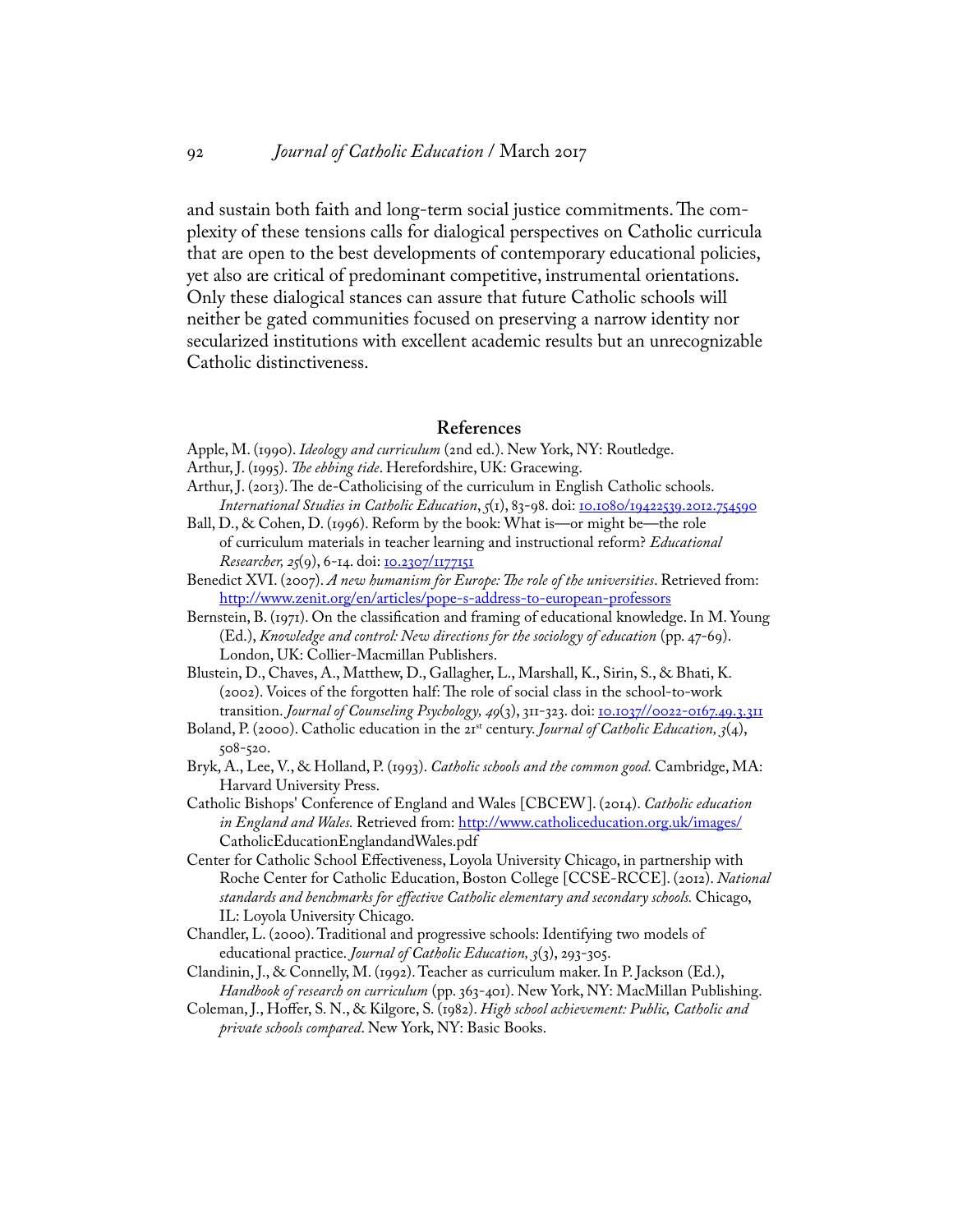- Common Core State Standards [CCSS]. (2010). Retrieved from [http://www.corestandards.](http://www.corestandards.org/ ) [org/](http://www.corestandards.org/ )
- Congregation for Catholic Education [CCE]. (1965). *Gravissimum educationis: Declaration on Christian education.* Retrieved from: [http://www.vatican.va/archive/hist\\_councils/](http://www.vatican.va/archive/hist_councils/ii_vatican_council/documents/vat-ii_decl_19651028_gravis) [ii\\_vatican\\_council/documents/vat-ii\\_decl\\_19651028\\_gravissimum-educationis\\_en.html](http://www.vatican.va/archive/hist_councils/ii_vatican_council/documents/vat-ii_decl_19651028_gravis)
- Congregation for Catholic Education [CCE]. (1977). *The Catholic school*. Retrieved from: [http://](http://www.vatican.va/roman_curia/congregations/ccatheduc/documents/rc_con_ccatheduc_doc_19770319_catholic-school_en.html ) [www.vatican.va/roman\\_curia/congregations/ccatheduc/documents/rc\\_con\\_ccatheduc\\_](http://www.vatican.va/roman_curia/congregations/ccatheduc/documents/rc_con_ccatheduc_doc_19770319_catholic-school_en.html ) [doc\\_19770319\\_catholic-school\\_en.html](http://www.vatican.va/roman_curia/congregations/ccatheduc/documents/rc_con_ccatheduc_doc_19770319_catholic-school_en.html )
- Congregation for Catholic Education [CCE]. (1988). *The religious dimension of education in a Catholic school: Guidelines for reflection and renewal*. Retrieved from: [http://www.vatican.](http://www.vatican.va/roman_curia/congregations/ccatheduc/documents/rc_con_ccatheduc_doc_19880407_catholic-school_en.html ) [va/roman\\_curia/congregations/ccatheduc/documents/rc\\_con\\_ccatheduc\\_doc\\_19880407\\_](http://www.vatican.va/roman_curia/congregations/ccatheduc/documents/rc_con_ccatheduc_doc_19880407_catholic-school_en.html ) [catholic-school\\_en.html](http://www.vatican.va/roman_curia/congregations/ccatheduc/documents/rc_con_ccatheduc_doc_19880407_catholic-school_en.html )
- Congregation for Catholic Education [CCE]. (1997). *The Catholic school on the threshold of the*  third millennium. Retrieved from: [http://www.vatican.va/roman\\_curia/congregations/](http://www.vatican.va/roman_curia/congregations/ccatheduc/documents/rc_con_ccatheduc_doc_27041998_school2000_en.html ) [ccatheduc/documents/rc\\_con\\_ccatheduc\\_doc\\_27041998\\_school2000\\_en.html](http://www.vatican.va/roman_curia/congregations/ccatheduc/documents/rc_con_ccatheduc_doc_27041998_school2000_en.html )
- Council for Catholic Maintained Schools [CCMS]. (2007). *Proclaiming the mission: The distinctive philosophy and values of Catholic education*. Retrieved from: [http://onlineccms.](http://onlineccms.com/index.php/publications/ccms-annual-reports-and-policy-documents/ccms-policy-and-guidance-documents/proclaiming-the-mission ) [com/index.php/publications/ccms-annual-reports-and-policy-documents/ccms-policy](http://onlineccms.com/index.php/publications/ccms-annual-reports-and-policy-documents/ccms-policy-and-guidance-documents/proclaiming-the-mission )[and-guidance-documents/proclaiming-the-mission](http://onlineccms.com/index.php/publications/ccms-annual-reports-and-policy-documents/ccms-policy-and-guidance-documents/proclaiming-the-mission )
- Cook, T, & Simonds, T. (2011). The charism of 21st century Catholic schools: Building a culture of relationships. *Journal of Catholic Education, 14*(3), 319-333.
- Davis, E., & Krajcik, J. (2005). Designing educative curriculum materials to promote teacher learning. *Educational Researcher, 34*(3), 3-14. doi: [10.3102/0013189x034003003](https://doi.org/10.3102/0013189x034003003)
- Davis, R. (1999). Can there be a Catholic curriculum? In J. Conroy (Ed.), *Catholic education inside-out/outside-in* (pp. 207-229). Dublin, Ireland: Veritas.
- Davis, R., & Franchi, L. (2013). A Catholic curriculum for the twenty-first century? *International Studies in Catholic Education*, 5(1), 36-52. doi: [10.1080/19422539.2012.754587](https://doi.org/10.1080/19422539.2012.754587 )
- Delors, J., Al Mufti, I., Amagi, I., Carneiro, R., Chung, F., Geremek, B., … Zhou, N. (1996). *Learning: The treasure within*. Paris, France: UNESCO.
- Dewey, J. (1990). *The school and society*. Chicago, IL: University of Chicago Press. (Original work published 1900)
- Elias, J. (2005). Education for peace and justice. *Journal of Catholic Education, 9*(2), 160-177.
- Elliott, D., & Woodward, A. (Eds.). (1990). *Textbooks and schooling in the United States: Eightyninth yearbook of the National Society for the Study of Education*. Chicago, IL: University of Chicago Press.
- Ellison, B., & Hallinan, M. (2004). Ability grouping in Catholic and public schools. *Journal of Catholic Education, 8*(1), 107-129.
- Eurostat. (2015). *Secondary education statistics*. Retrieved from: [http://ec.europa.eu/eurostat/](http://ec.europa.eu/eurostat/statistics-explained/index.php/Secondary_education_statistics ) [statistics-explained/index.php/Secondary\\_education\\_statistics](http://ec.europa.eu/eurostat/statistics-explained/index.php/Secondary_education_statistics )
- Fuller, C., & Johnson, L. (2014). Tensions between Catholic identity and academic achievement at an urban Catholic high school. *Journal of Catholic Education, 17*(2), 95-124.
- Fusco, J. (2005). Exploring values in Catholic schools. *Journal of Catholic Education, 9*(1), 80-96.

Glatthorn, A., Boschee, F., & Whitehead, B. (2009). *Curriculum leadership: Strategies for development and implementation*. Thousand Oaks, CA: SAGE Publications.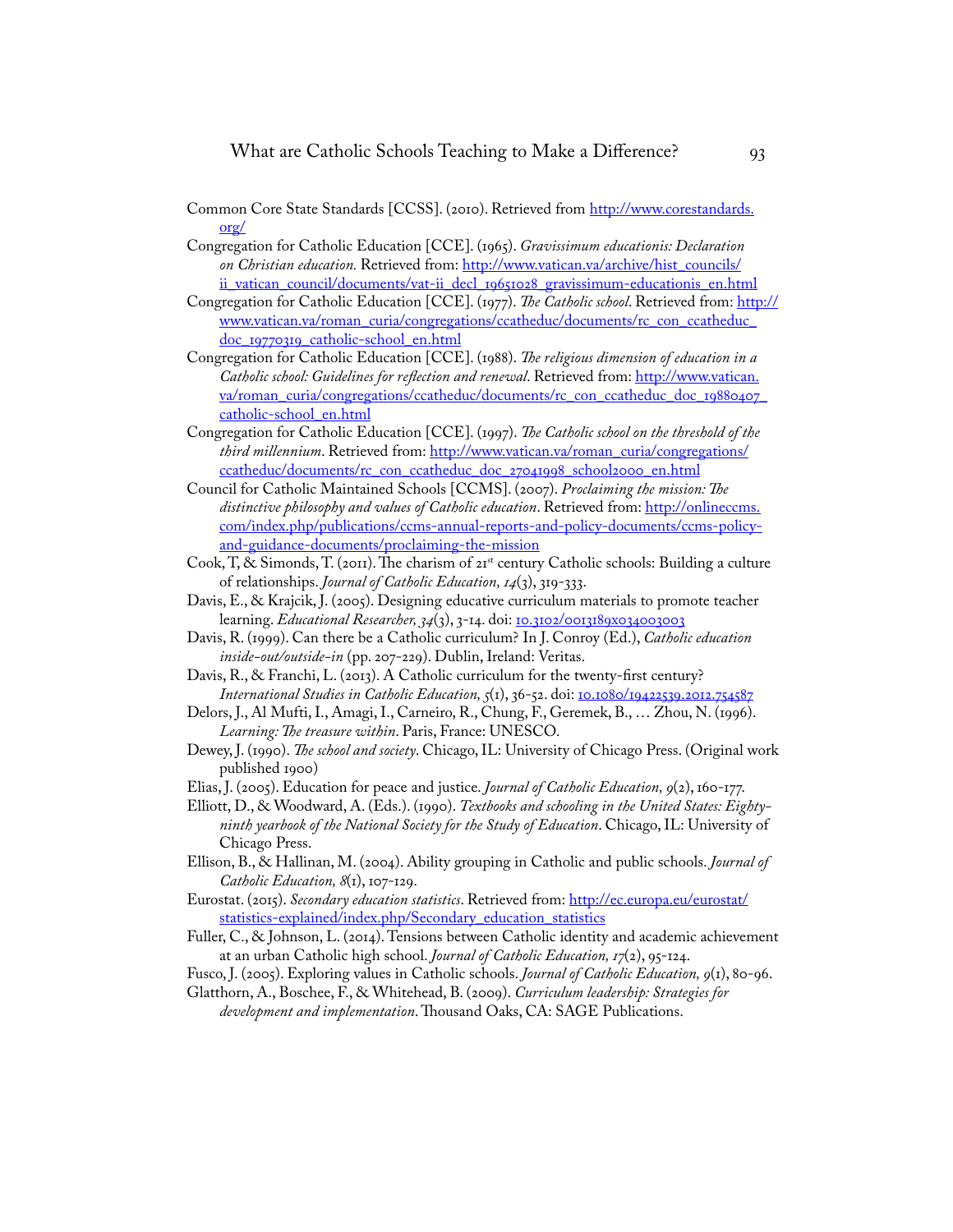- Goodson, I. (2005). *Learning, curriculum, and life politics: The selected works of Ivor F. Goodson*. New York, NY: Routledge.
- Grace, G. (1996). Leadership in Catholic schools. In T. McLaughlin, J. O'Keefe & B. O'Keeffe (Eds.), *The contemporary Catholic school* (pp. 70-88). London, UK: Falmer Press.
- Grace, G. (2002). *Catholic schools: Mission, markets, and morality.* New York, NY: Routledge-Falmer.
- Grace, G. (2013). Catholic social teaching should permeate the Catholic secondary curriculum. An agenda for reform. *International Studies in Catholic Education, 5*(1), 99- 109. doi: [10.1080/19422539.2012.754591](https://doi.org/10.1080/19422539.2012.754591)
- Gros, J. (1999). The Catholic school and the quest for unity. *Journal of Catholic Education, 2*(4), 380-397.
- Grossman, P., & Thompson, C. (2008). Learning from curriculum materials: Scaffolds for new teachers? *Teaching and Teacher Education*, 24(8), 2014-2026. doi: [10.1016/j.](https://doi.org/10.1016/j.tate.2008.05.002 ) [tate.2008.05.002](https://doi.org/10.1016/j.tate.2008.05.002 )
- Groome, T. (1996). What makes a school Catholic? In T. McLaughlin, J. O'Keefe & B. O'Keeffe (Eds.), *The contemporary Catholic school* (pp. 107-125). London, UK: Falmer Press.
- Groome, T. (2014). Catholic education: From and for faith. *International Studies in Catholic Education, 6*(2), 113-127. doi: <u>[10.1080/19422539.2014.929802](https://doi.org/10.1080/19422539.2014.929802)</u>
- Haldane, J. (1996). Catholic education and Catholic identity. In T. McLaughlin, J. O'Keefe & B. O'Keeffe (Eds.), *The contemporary Catholic school* (pp. 126-135). London, UK: Falmer Press.
- Horan, M. (2005). Justice education as a schoolwide effort: Effective Religious Education in the Catholic school. *Journal of Catholic Education, 9*(2), 215-229.
- Jackson, P. (1968). *Life in classrooms*. New York, NY: Holt, Rinehart and Winston.
- Jamison, C. (2013). 'God has created me to do him some definite service' (Cardinal Newman): Vocation at the heart of the Catholic curriculum. *International Studies in Catholic Education,* 5(1), 10-22. doi[: 10.1080/19422539.2012.754593](https://doi.org/10.1080/19422539.2012.754593)
- Jeynes, W. (2008). The effects of Catholic and Protestant schools: A meta-analysis. *Journal of Catholic Education, 12*(2), 255-275.
- Kallemeyn, L. (2009). Responding to the demands of assessment and evaluation in Catholic education. *Journal of Catholic Education, 12*(4), 498-518.
- Kelly, S. (2010). The prevalence of developmental instruction in public and Catholic schools. *Teachers College Record, 112*(9), 2405-2440.
- Kliebard, H. (1995). *The struggle for the American curriculum* (2nd ed.). New York, NY: Routledge.
- Krebbs, M. (2000). Values infusion: A systematic response to Catholic identity. *Journal of Catholic Education, 3*(3), 306-314.
- Lee, V., Chow-Hoy, T., Burkam, D., Geverdt, D., & Smerdon, B. (1998). Sector differences in high school course taking: A private school or Catholic school effect? *Sociology of Education, 71*(4), 314-335. doi: <u>10.2307/2673173</u>
- Lickona, T. (1997). A comprehensive approach to character building in Catholic schools. *Journal of Catholic Education, 1*(2), 159-175.
- Manno, B. (1997). The Catholic high school and American educational reform: Challenges and opportunities. *Journal of Catholic Education, 1*(1), 7-20.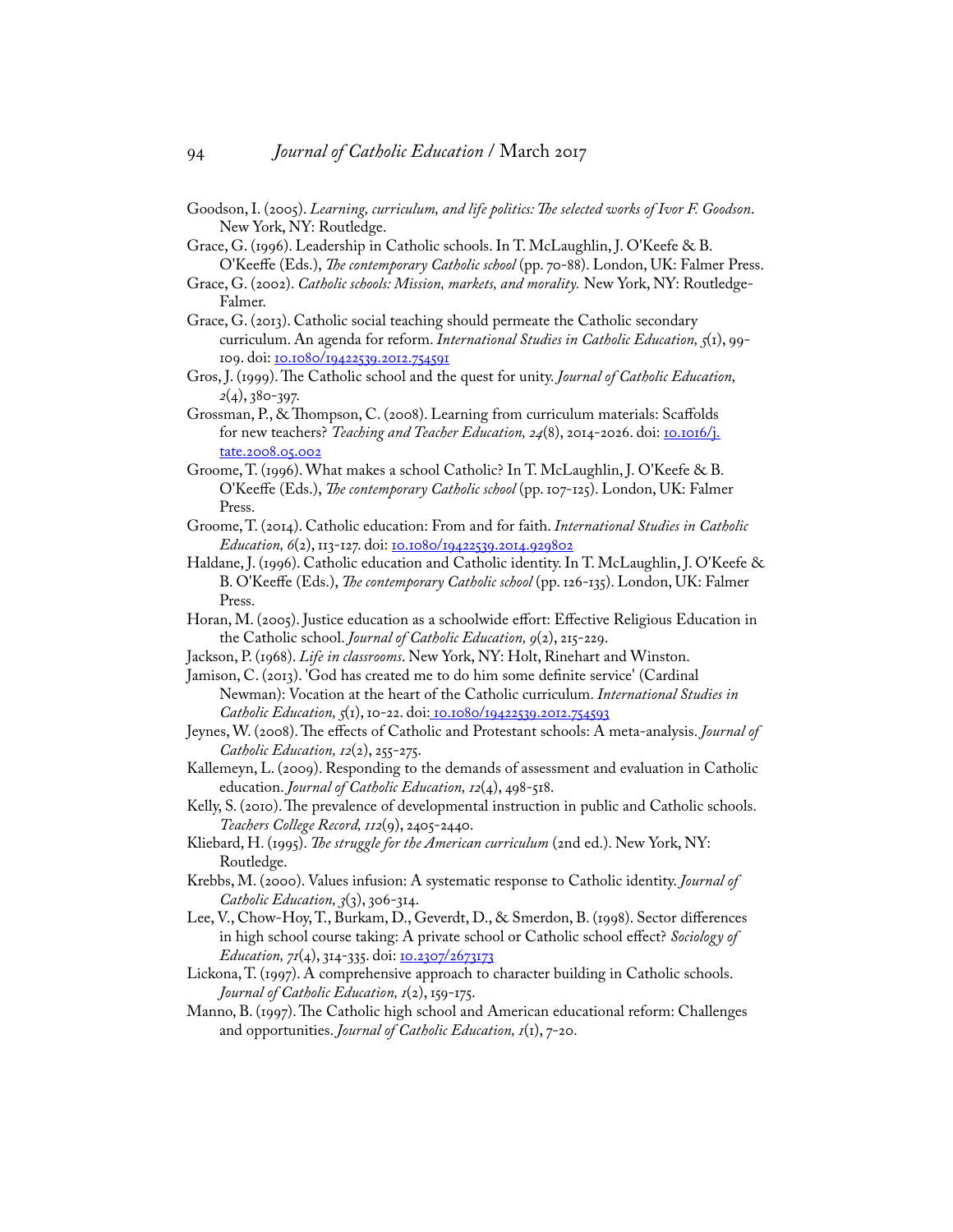- Marope, P.T.M., Chakroun, B., & Holmes, K.P. (2015). *Unleashing the potential: Transforming technical and vocational education and training*. Paris, France: UNESCO.
- McLaren, P. (1986). Making Catholics: The ritual production of conformity in a Catholic junior high school. *Journal of Education, 168*(2), 55-77.
- McLaughlin, T. H. (1996). The distinctiveness of Catholic education. In T. McLaughlin, J. O'Keefe, & B. O'Keeffe (Eds.), *The contemporary Catholic school* (pp. 136-154). London, UK: Falmer Press.
- McLaughlin, T., O'Keefe, J., & O'Keeffe, B. (Eds.). (1996). *The contemporary Catholic school*. London, UK: Falmer Press.
- Meegan, E., Carroll, J., & Ciriello, M. (2002). Outcomes. In T. Hunt, E. Joseph, & R. Nuzzi (Eds.), *Catholic schools still make a difference: Ten years of research, 1991-2000* (pp. 43-53). Washington DC: National Catholic Educational Association.
- Meidl, C., & Meidl, T. (2013). Character education in three schools: Catholic, Quaker and public. *Education 3-13, 41*(2), 178-187. doi[: 10.1080/03004279.2011.566885](https://doi.org/10.1080/03004279.2011.566885)
- Miles, D., Bufkin, L., & Rule, A. (2002). Learning styles. In T. Hunt, E. Joseph, & R. Nuzzi (Eds.), *Catholic schools still make a difference: Ten years of research, 1991-2000* (pp. 131-145). Washington DC: National Catholic Educational Association.
- National Center for Education Statistics [NCES]. (2010). *Digest for education statistics, 2010 tables and figures*. Washington, DC: U.S. Government Printing Office.
- Olsen, G. (2010). Christopher Dawson and the renewal of Catholic education: The proposal that Catholic culture and history, not philosophy, should order the Catholic curriculum. Logos: A Journal of Catholic Thought and Culture, 13(3), 14-35. doi: [10.1353/log.0.0082](https://doi.org/10.1353/log.0.0082 )
- O'Keefe, J. (1998). Values and identity in Catholic education: A response to Rabbi Michael A. Paley. *Journal of Catholic Education, 1*(3), 322-333.
- Ozar, L. (1994). *Creating a curriculum that works*. Washington, DC: National Catholic Education Association.
- Ozar, L. (2012). New standards for Catholic schools. In P. Robey (Ed.), *Scholarly essays on Catholic school leadership* (pp. 15-30). Washington, DC: National Catholic Education Association.
- Pinar, W. (2008). Curriculum theory since 1950: Crisis, reconceptualization, internationalization. In M. Connelly, M. F. He, & J. Phillion (Eds.), *The SAGE handbook of curriculum and instruction* (pp. 491-503). Thousand Oaks, CA: SAGE Publications.
- Pollefeyt, D., & Bouwens, J. (2010). Framing the identity of Catholic schools: Empirical methodology for quantitative research on the Catholic identity of an education institute. *International Studies in Catholic Education, 2*(2), 193-211.
- Porath, J. (2000). Not just religious formation: The academic character of Catholic schools. In J. Youniss, J. Convey, & J. McLellan (Eds.), *The Catholic character of Catholic schools* (pp. 219-239). Notre Dame, IN: University of Notre Dame Press.
- Proehl, R., Douglas, S., Elias, D., Johnson, A., & Westsmith, W. (2013). A collaborative approach: Assessing the impact of multi-grade classrooms. *Journal of Catholic Education, 16*(2), 417-440.
- Rahner, K. (1978). *Foundations of Christian faith*. New York, NY: Seabury Press.
- Riley, M., & Danner-McDonald, K. (2013). Seeing the world anew: Educating for a just and sustainable future: New perspectives for a Catholic curriculum. *International Studies in Catholic Education,*  $\zeta(1)$ , 23-35. doi: <u>[10.1080/19422539.2012.754586](https://doi.org/10.1080/19422539.2012.754586 )</u>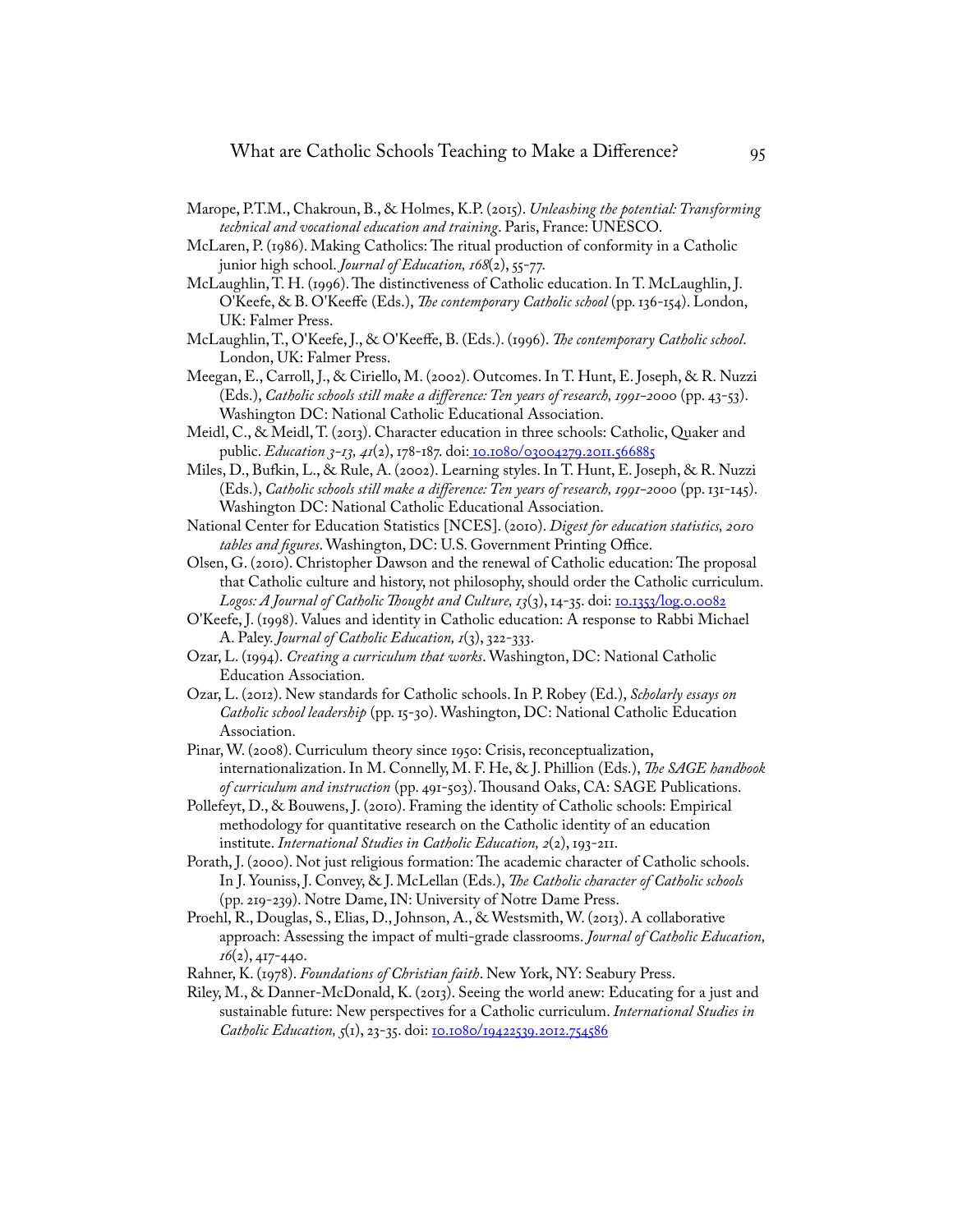Rowan, B. (2002). The ecology of school improvement: Notes on the school improvement industry in the United States. *Journal of Educational Change, 3*(3-4), 283-314.

Ryan, M. (2004). Reshaping Catholic secondary school curriculum through culminating portfolios. *Journal of Catholic Education, 7*(4), 446-461.

- Scanlan, M. (2008). The grammar of Catholic schooling and radically 'Catholic' schools. *Journal of Catholic Education, 12*(1), 25-54.
- Schinzel, D. (2000). Advanced placement science programs in Catholic high schools. *Journal of Catholic Education, 3*(4), 417-440.
- Schuttloffel, M. (1998). The Catholic elementary school curriculum: Elements of coherence. *Journal of Catholic Education, 1*(3), 295-305.
- Scottish Catholic Education Service [SCES]. (2016). *The Catholic school: Developing in faith.*  Retrieved from: http://sces.org.uk/download/the-catholic-school-developing-in-faith/
- Shimabukuro, G. (2007). *Educating for transformation: A curriculum development model for Catholic schools*. Washington, DC: National Catholic Educational Association.
- Shimabukuro, G. (2008). Toward a pedagogy grounded in Christian spirituality. *Journal of Catholic Education,*  $II(4)$ *, 505-521.*
- Sikkink, D. (2004). The hidden civic lessons of public and private schools. *Journal of Catholic Education*,  $7(3)$ , 339-365.
- Stanley, G., Jones, M., & Murphy, J. (2012). Implementing the Opening Minds curriculum in a secondary school in England: An alternative to the one-size-fits-all national curriculum? *The Curriculum Journal, 23*(3), 265-282. doi: [10.1080/09585176.2012.703379](https://doi.org/10.1080/09585176.2012.703379)
- Starratt, R. (2000). Liturgy as curriculum: The dynamics of liturgical education. *Journal of Catholic Education, 4*(1), 57-71.
- Stock, M. (2012). *Christ at the centre: Why the Church provides Catholic schools* (2nd ed.). London, UK: Catholic Truth Society.
- Taylor, C. (2007). *A secular age*. Cambridge, MA: Harvard University Press.
- Tyack, D., & Tobin, W. (1994). The "grammar" of schooling: Why has it been so hard to change? *American Educational Research Journal, 31*(3), 453-479. doi: [10.2307/1163222](https://doi.org/10.2307/1163222 )
- Tyler, R. (2013). *Basic principles of curriculum and instruction*. Chicago, IL: University of Chicago Press. (Original work published 1949)
- United States Conference of Catholic Bishops [USCCB]. (2005). *Renewing our commitment to Catholic elementary and secondary schools in the third millennium.* Retrieved from: [http://www.usccb.org/beliefs-and-teachings/how-we-teach/catholic-education/upload/](http://www.usccb.org/beliefs-and-teachings/how-we-teach/catholic-education/upload/renewing-our-commitment-2005.pdf) [renewing-our-commitment-2005.pdf](http://www.usccb.org/beliefs-and-teachings/how-we-teach/catholic-education/upload/renewing-our-commitment-2005.pdf)
- United States Conference of Catholic Bishops [USCCB]. (2014). *Frequently asked questions about the Common Core State Standards*. Retrieved from: [http://www.usccb.org/beliefs](http://www.usccb.org/beliefs-and-teachings/how-we-teach/catholic-education/upload/CCSS-FAQ-final-04-22-14.pdf  )[and-teachings/how-we-teach/catholic-education/upload/CCSS-FAQ-final-04-22-14.](http://www.usccb.org/beliefs-and-teachings/how-we-teach/catholic-education/upload/CCSS-FAQ-final-04-22-14.pdf  ) [pdf](http://www.usccb.org/beliefs-and-teachings/how-we-teach/catholic-education/upload/CCSS-FAQ-final-04-22-14.pdf  )
- Van Galen, J. (2007). Late to class: Social class and schooling in the new economy. *Educational Horizons, 85*(3), 156-167. doi: [10.5860/choice.45-3323](https://doi.org/10.5860/choice.45-3323)
- Venville, G., Wallace, J., Rennie, L., & Malone, J. (2002). Curriculum integration: Eroding the high ground of science as a school subject? *Studies in Science Education, 37*(1), 43-84. doi: [10.1080/03057260208560177](https://doi.org/10.1080/03057260208560177)
- Walbank, N. (2012). What makes a school Catholic? *British Journal of Religious Education, 34*(2), 169-181.